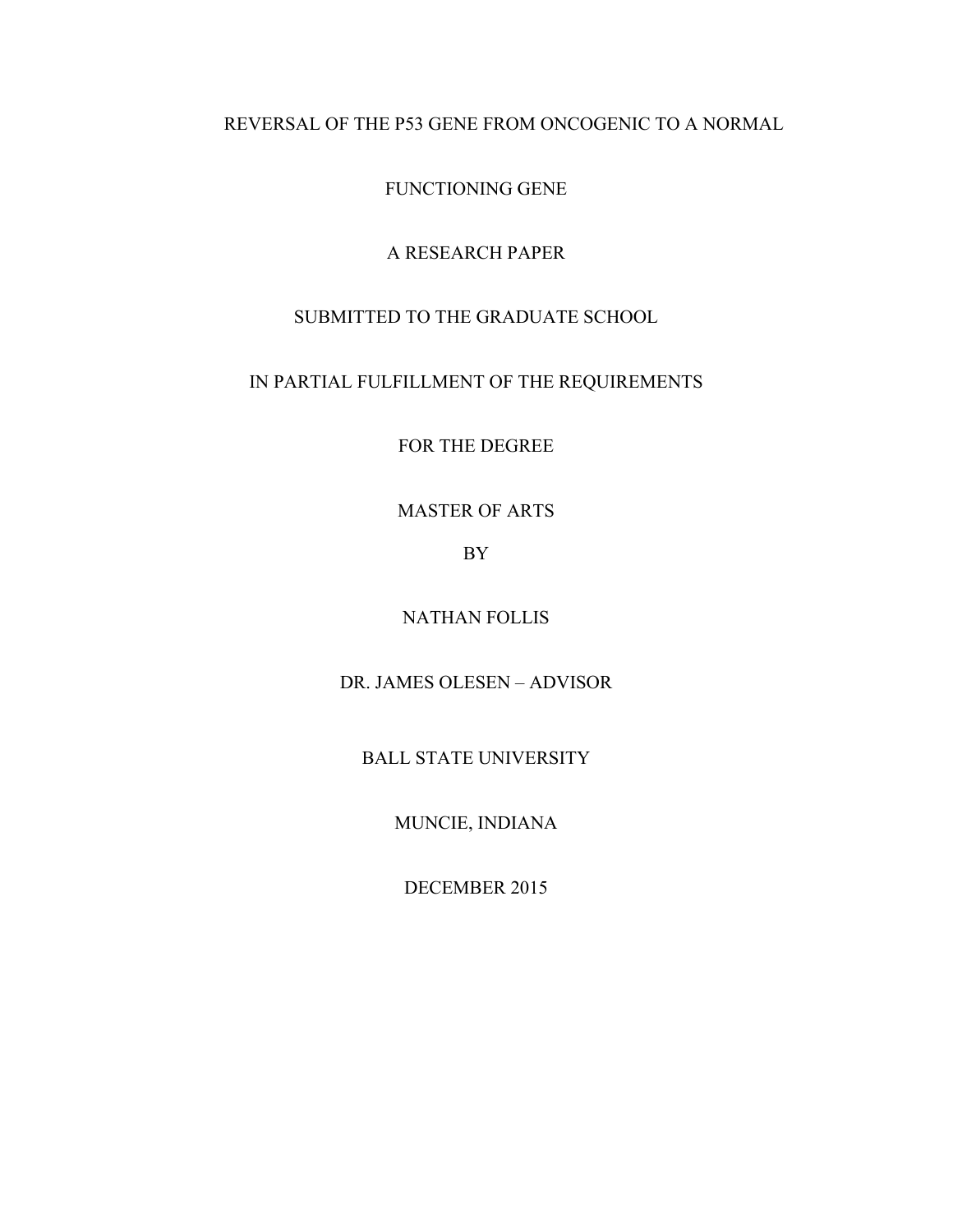The *P53* gene, located on chromosome 17p13.1, encodes the protein P53 and has been coined the guardian of the genome in reference to its ability to prevent genomic mutations. P53 has the ability to suppress unnecessary or detrimental cell proliferation (Pastor-Freed and Rives, 2012). The protein was initially discovered by finding an interaction between SV40 and Tantigens; the unknown protein at the time was bound to a T-antigen of cells infected with SV40 virus. This interaction lead to the expression of a large amount of an unknown protein, which, later would be known as the P53 (Crawford, 1983). This was the discovery of the gene, and it demonstrated that it functioned in the manner of a pathway. This means that the gene requires activation and could have downstream effects as well. P53 earned the name from scientists utilizing SDS-PAGE electrophoresis (Jiang, 2011) and discovering the size of the protein to be 53,000 daltons (Crawford, 1983).

It is imperative to decipher and interpret the full function of *P53* because it is the most highly mutated gene and data indicates that more than half of all tumors have mutations at this particular locus (Vogelstein et al., 2000). In order to effectively understand *P53*, it is necessary to understand its function in relation to other genes. *P53* mutations create invasion, metastases, disruption of cell cycle inhibition, and cellular proliferation (Patricia et al., 2013).

*P53* is controlled and regulated by positive and negative feedback loops. P53 acts as a transcription factor when a stress signal is sent through various cellular pathways. There are ten loops that have been identified, and of those, three are positive feedback loops and seven are negative feedback loops. These loops act as a control mechanism similar to a circuit. When acting as a circuit, there are multiple proteins that are activated and influenced by P53. There are seven identified negative feedback loops that down-regulate P53. This is done by interaction with MDM-2, Cop-1, Pirh-2, p73 delta N, cyclin G, Wip-1 and Siah proteins. The three positive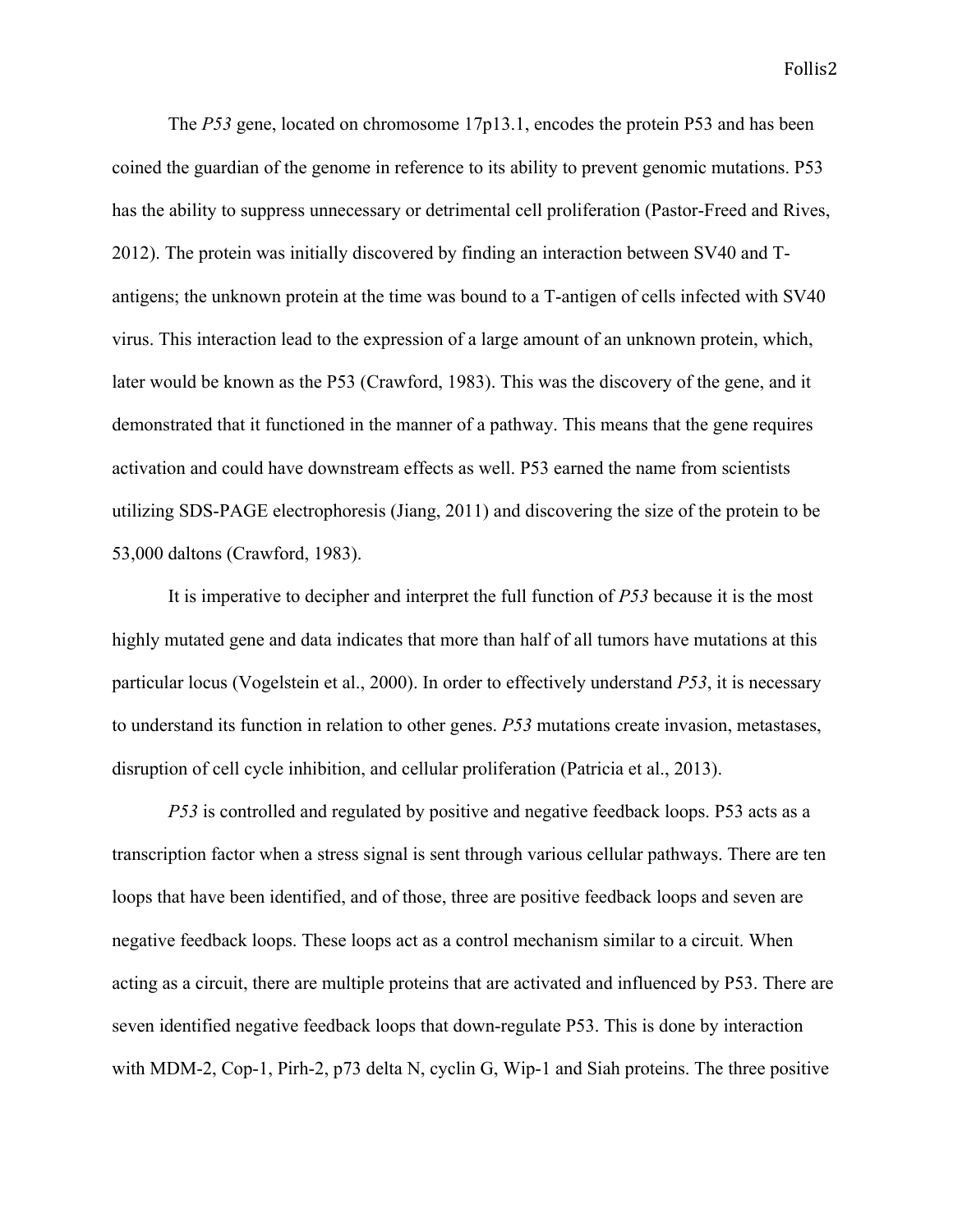feedbacks loops interact with PTEN-AKT, p14/19 ARF, and Rb leading to an up-regulation of P53 activity (Harris and Levine, 2005).

Then, cell cycle arrest, or cellular senescence and activation of the apoptotic response may occur. The main types of damage that elicit this nuclear response are UV radiation, alkylation of bases, DNA alteration via free radical interaction or oxidative stress reactions, or depurination of DNA (Harris and Levine, 2005). UV radiation increases DNA binding during damage, thus by increasing binding this can induce a multitude of problems (Kapor and Lozano, 1997). The problems induced can translate to skin cancer, cellular mutations, and abnormal progress of cell cycle. Post-translational protein modifications occur to P53, such as methylation, acetylation, sumolation, phosphorylation, or ubiquitination. These post-translational modifications occur normally, but when dysfunction occurs, these changes lead to variability. This variability can lead to inappropriate activation or expression of genes and also misappropriated DNA interaction. The misappropriated DNA influences activity in cells and can alter the function and structure of cells. It is known that once the structure is altered the function of the cell is altered as well. This means a post-translation change occurs and P53 can be modified in a manner that could promote further dysfunction or cancer growth. In order to obtain a full comprehension of P53, it is necessary to understand its implication in cell arrest, apoptosis, and senescence. In regard to cellular senescence, it is not understood which genes are required for activation of cellular senescence. ATM kinase is activated during DNA damage, which assists in DNA repair. ATM kinase will then activate P53 via phosphorylation, which will elicit the necessary nuclear responses that carry out the proper cellular senescence response (Harris and Levine, 2005).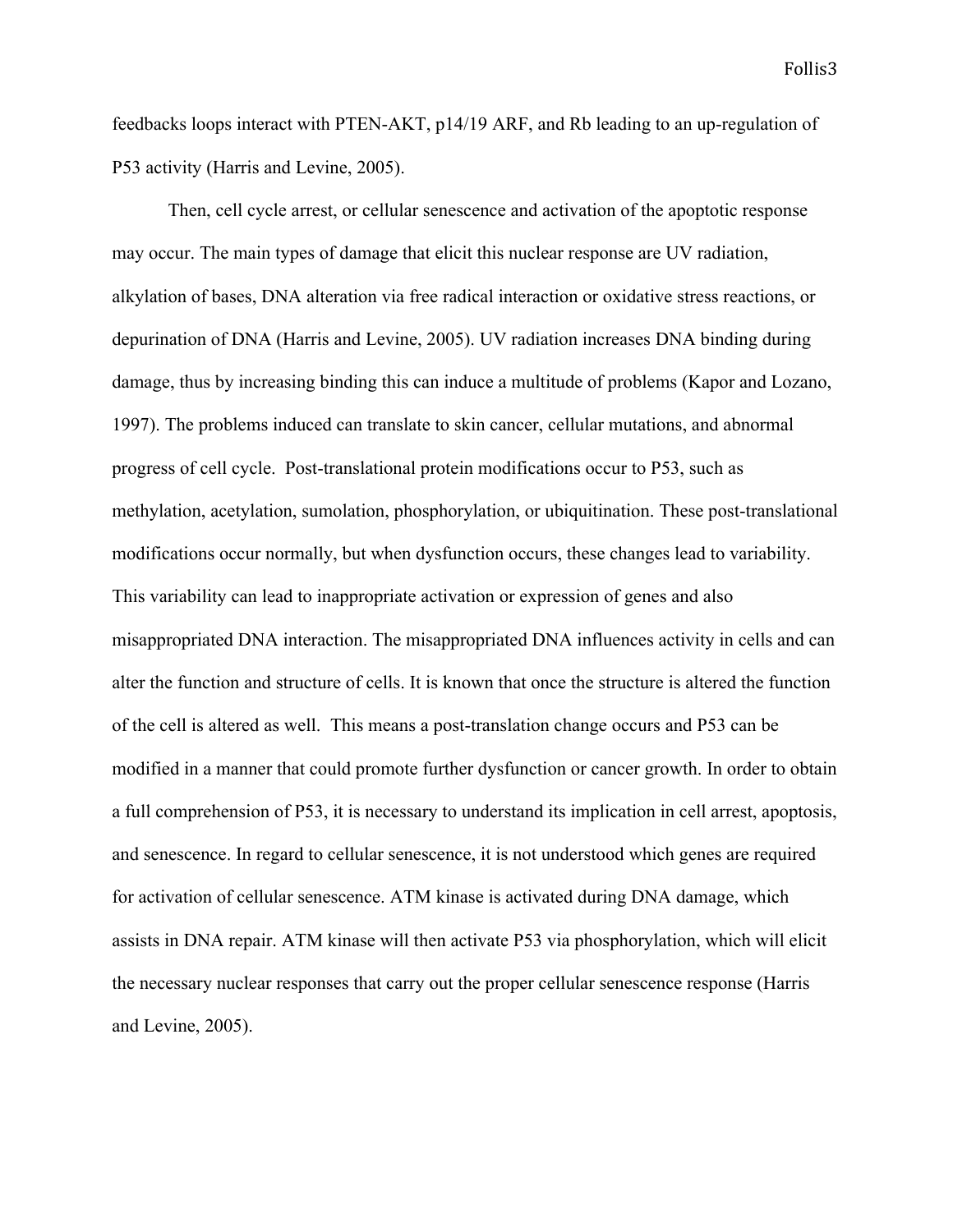Therefore, it is necessary to understand how cyclin dependent kinases function in regard to mutated and non-mutated forms of P53. CDKs regulate checkpoints during cell cycle, and these CDKs, when activated, can phosphorylate target proteins. This can result in activation or inhibition of cell cycle if there is DNA damage occurring in S phase. This is important in relation to genetic damage; cell cycle or cell growth is occurring and there is an error, it can lead to genetic abnormalities and genetic disorders. The reason that CDKs are important is because CDK inhibitors can become activated and influence the outcome of P53 in response to DNA damage.

The oncogenic cell cycle has the potential to create mutations that can activate CDKs and drive cancerous or abnormal growth. Oncogenic cell cycle allows for mutations to occur by not responding appropriately to DNA damage, and oncogenic cell cycle is not sending the correct signal for cells to grow and divide. The signals that are being sent have the potential to tell a cell to continue to grow, which in this case would facilitate more cancerous growth. The oncogenic cell cycle is not sending the normalized growth signal, which can allow for a mutation to occur. The incorrect growth signal will lead to a mutation or aberrant growth in normal cells. These mutations then have the capability to alter normal growth and function of cells. A mutation is generated by replicating cells that have not been repaired, or by errors in the nucleic acid sequence during DNA synthesis. Abnormal growth can contribute to neoplasms and allow for replication of cells that are cancerous. This demonstrates how a P53 mutation can effect the human body as a whole and begin cancerous growth.

The P21 protein binds to CDKs and acts as an inhibitor of the G1 phase of cell cycle by preventing the interaction between cyclin E-CDK2. This complex phosphorylates the retinoblastoma protein (Rb) and Rb then releases E2F1, which initiates transcription of genes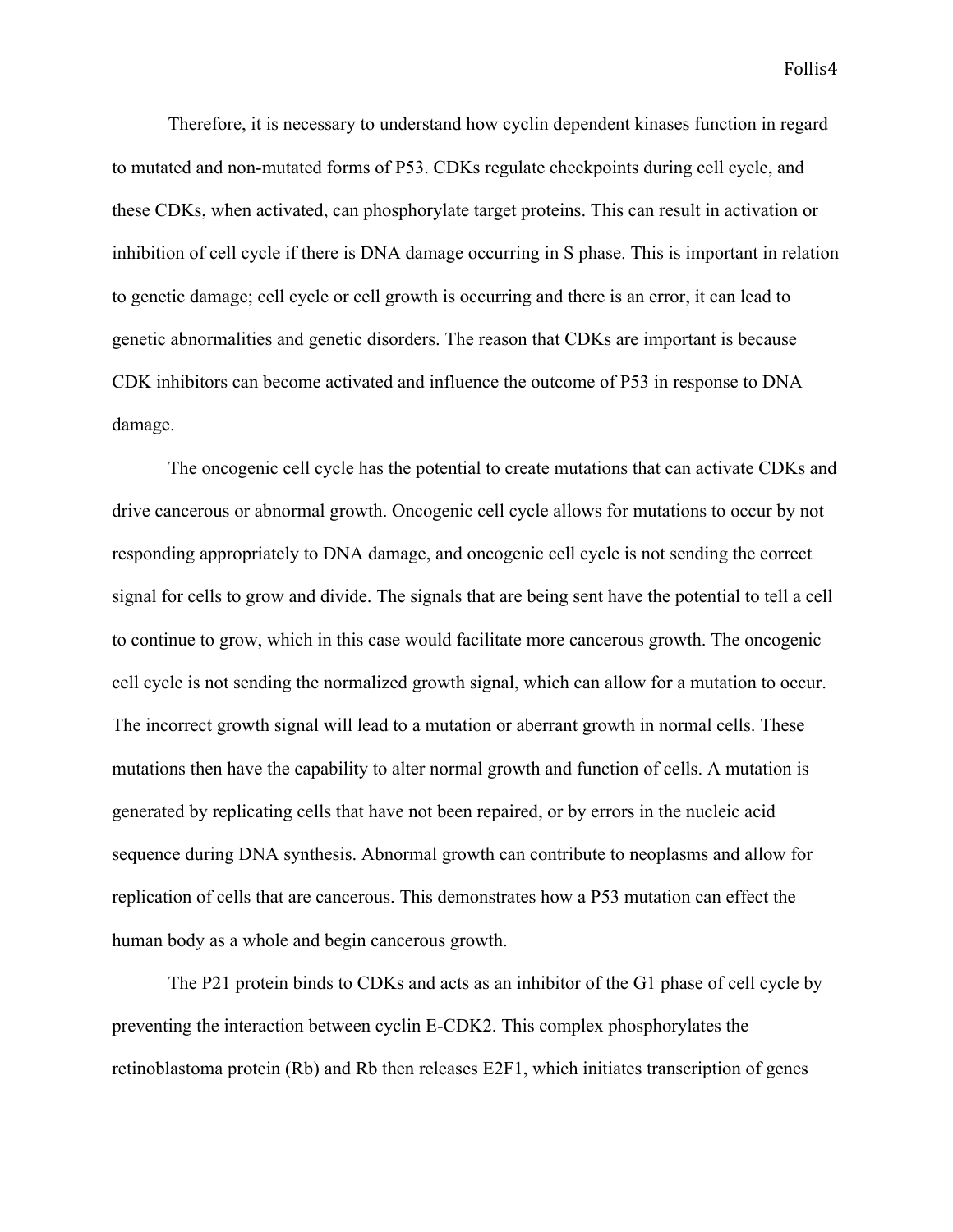that promote G1-S phase progression. P53 induces G2 cell cycle arrest and this is thought to occur by 14-3-3 sigma, which is a protein that has an affinity for CDC25C (Wilker et al., 2005). CDC25C phosphatase is important in regard to DNA damage. CDC25C phosphatase enables the kinases termed Chk1 and Cds1 to become activated when DNA damage occurs. Chk1 and Cds1 can phosphorylate CDC25C to inhibit entry into mitosis. This is needed in order to prevent replication of damaged DNA, which would result in misappropriated genetic expression (Hoffman, 2000).

Also, CDC25C promotes cell cycle progression from G2-M. This is completed by the phosphatase removing phosphate groups from various proteins and when the phosphate group is removed, cell cycle can progress to the next phase. The dephosphorylation of Thr 14 and Tyr 14 allow for activation of Cdc25C. Wee1, Mik1, Myt1 are protein kinases that need to have phosphate groups added or removed for phosphorylation or dephosphorylation (Donzell and Draetta, 2003). For example, the proteins involved are condensin proteins (Condensin1, Condensin II, and SMC proteins); these are necessary for formation of mitotic chromosomes. These proteins are important to form a structurally sound chromosome. Mutations can occur during this stage which could generate genetic mutations or multiple copies of a chromosome. P53 acts in an inhibitory fashion by not releasing CDC25C from the cytoplasm, thus not allowing for activation of cyclin B-CDK2 which, is located in the nucleus (Hoffman, 2000). P53 is a transcription factor, however it has an inhibitory ability in G1 phase and G2-M. This occurs because P53 is acting as a checkpoint, it will not allow the release of CDC25C from the cytoplasm when it recognizes there is possible DNA damage. P53 has the ability if the DNA damage is not corrected, to be able to activate apoptosis.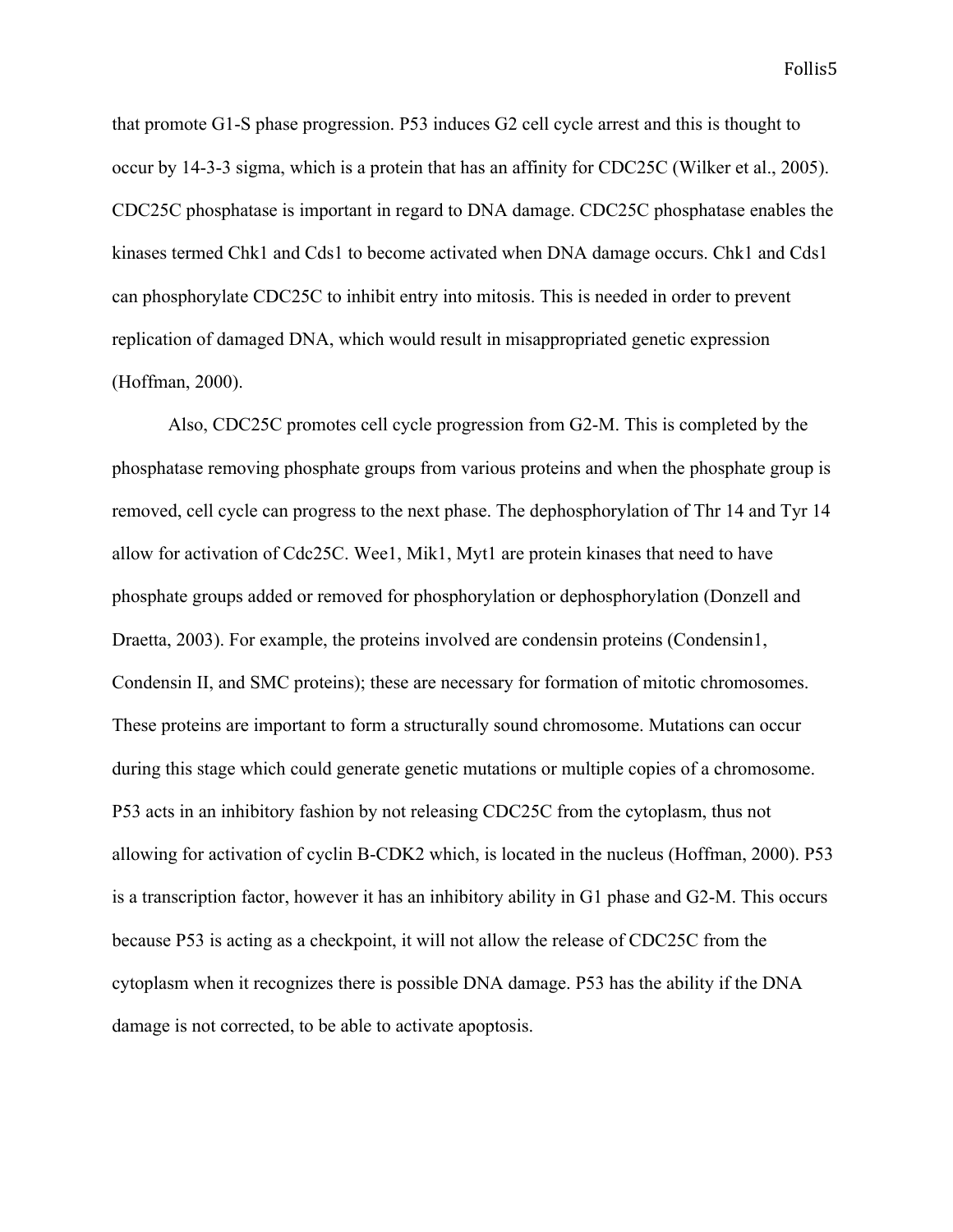In addition to determining the fate of a cell, there are members that are pro-apoptotic;

Bax, Bad, Bak, Bid, Bim, NOXA, and Puma that promote apoptosis (Gross et al., 2003). These are all implicated in the release of cytochrome c and are integral parts of the apoptotic program. These Bcl-2 family members are imperative in determining the fate of life or death on a cellular level. The members of this family contain BH1, BH2, BH3, and BH4 domains, which interact with alpha helical structures. These interactions control mitochondrial-mediated apoptosis. The cellular interactions control mitochondrial-mediated apoptosis by activation and inhibition, and controlling the release of cytochrome c. Cytochrome c release can be promoted or inhibited; this is mediated by interactions of the BH1 and BH2 domains. The role of BH1 and BH2 is to inhibit the apoptotic program and to perform heterodimerization with Bax.

Bim has the ability to translocate to mitochondria when receiving specific apoptotic signals. Bim interacts with Bcl-2 and promotes the formation of heterodimers that will be proapoptotic. Bcl-2 and Bcl-Xl can inhibit Bax from becoming activated. The formation of heterodimers or homodimers of Bcl-2 can block the activation ability of Bcl-2 (Basu and Haldar, 1998). Bcl-Xl is a survival factor, which promotes survival of the cell. Finally, Bad has the ability to bind with Bcl-Xl. Thus, Bad has the ability to inhibit a survival promoting Bcl-2 family member. Research currently indicates that Bad is constitutively active, this would be to ensure that the normal apoptotic program can be enacted (Gross et al., 2003). The constitutively active form of Bad, is "always on" therefore, it is always awaiting activation if needed.

Bax when activated, will translocate to mitochondria and homodimerize when cell death occurs. This translocation will allow for Bax to form pores and channels at the outer mitochondrial membrane (Bleicken et al., 2013). The pores and channels that are formed by Bax are needed in order for cytochrome c release to occur. There, Bax acts as a membrane-associated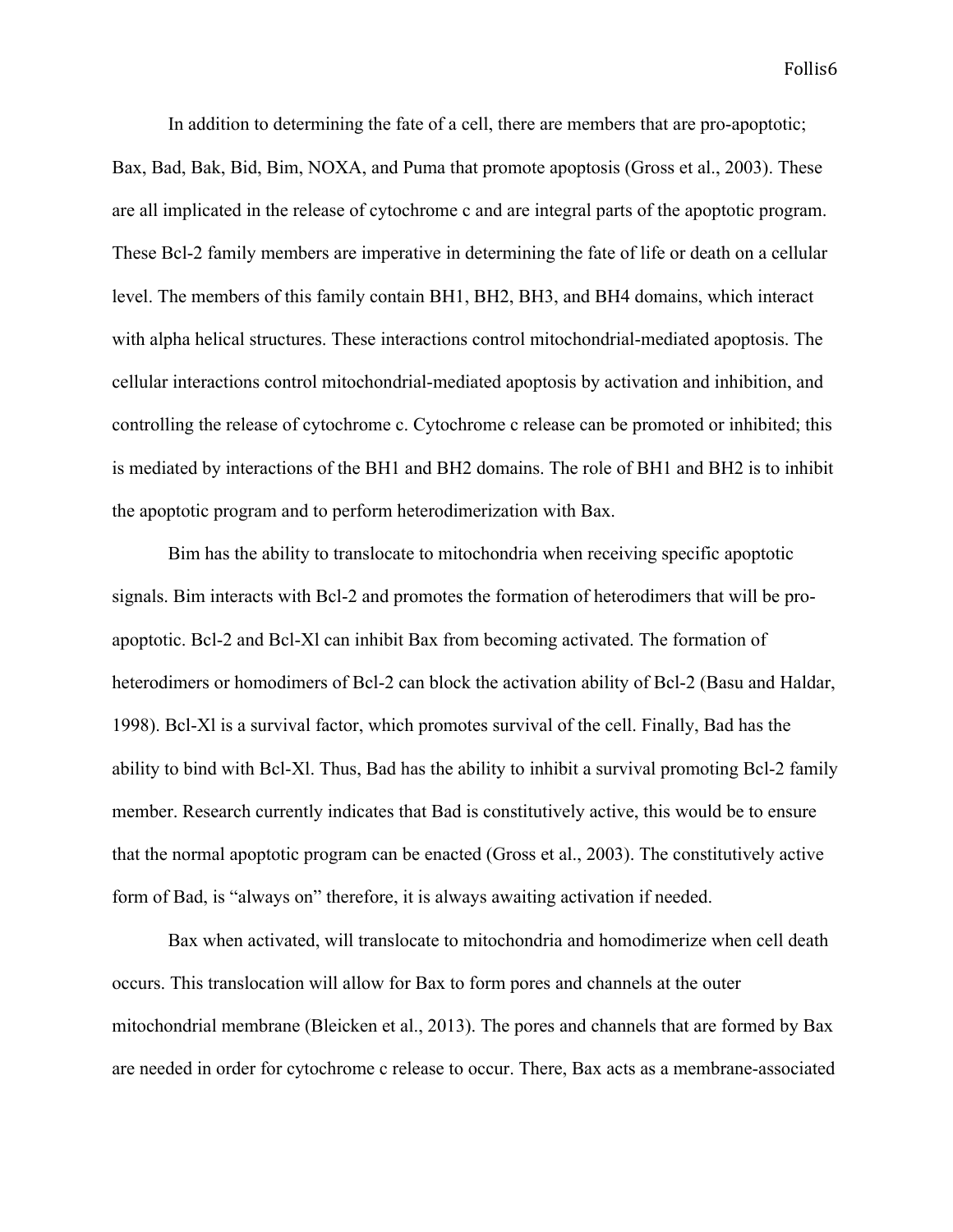protein and provides cross-linkage (linkage between proteins) as a heterodimer. Bax can act as heterodimer with itself or other members of the family; the number of apoptotic heterodimers vs. anti-apoptotic heterodimers will determine the cells ability to resist to apoptosis (Basu and Haldar,1998). Bax has the capability to determine the fate of the cell despite survival factors (Gross et al., 2003). Once the heterodimer has been formed, this will activate pro-caspase-9 (Haupt et al., 2003).

PUMA interacts with P21, which will determine if arrest or death occurs. PUMA, when expressed, will promote translocation of Bax. NOXA is believed to act in the same manner as Puma, where it is activated in response to DNA damage and can activate the intrinsic mitochondrial pathway. The activation of NOXA requires P53 and E2F1 to respond to damaged DNA, then it can be activated by transactivation, and then can finally translocate to the mitochondria. NOXA will then shift towards inducing pro-apoptotic effects (Haupt et al., 2003*).*

Cytochrome c will interact with Apaf-1 forming a structure known as the apoptosome (Schuler and Green, 2001). The structure is composed of Apaf-1, cytochrome c, and pro-caspase-9. Once caspase-9 is cleaved, it goes on to activate effector caspases such as caspase-3 and caspase-7 (Schuler and Green, 2001).

Other caspases, such as caspase-8, have the ability to become activated when the FAS ligand binds to a TNF receptor. This allows for the docking of adaptor proteins FADD and TRADD to initiate the apoptotic cascade and activation of the necessary caspases (Harris and Levine, 2005). Without programmed cell death, cells that may be harmful can not be destroyed properly.

This is known as the death receptor-mediated pathway and it begins when TNF or tumor necrosis factor receptors are stimulated. When stimulated, the death-inducing signaling complex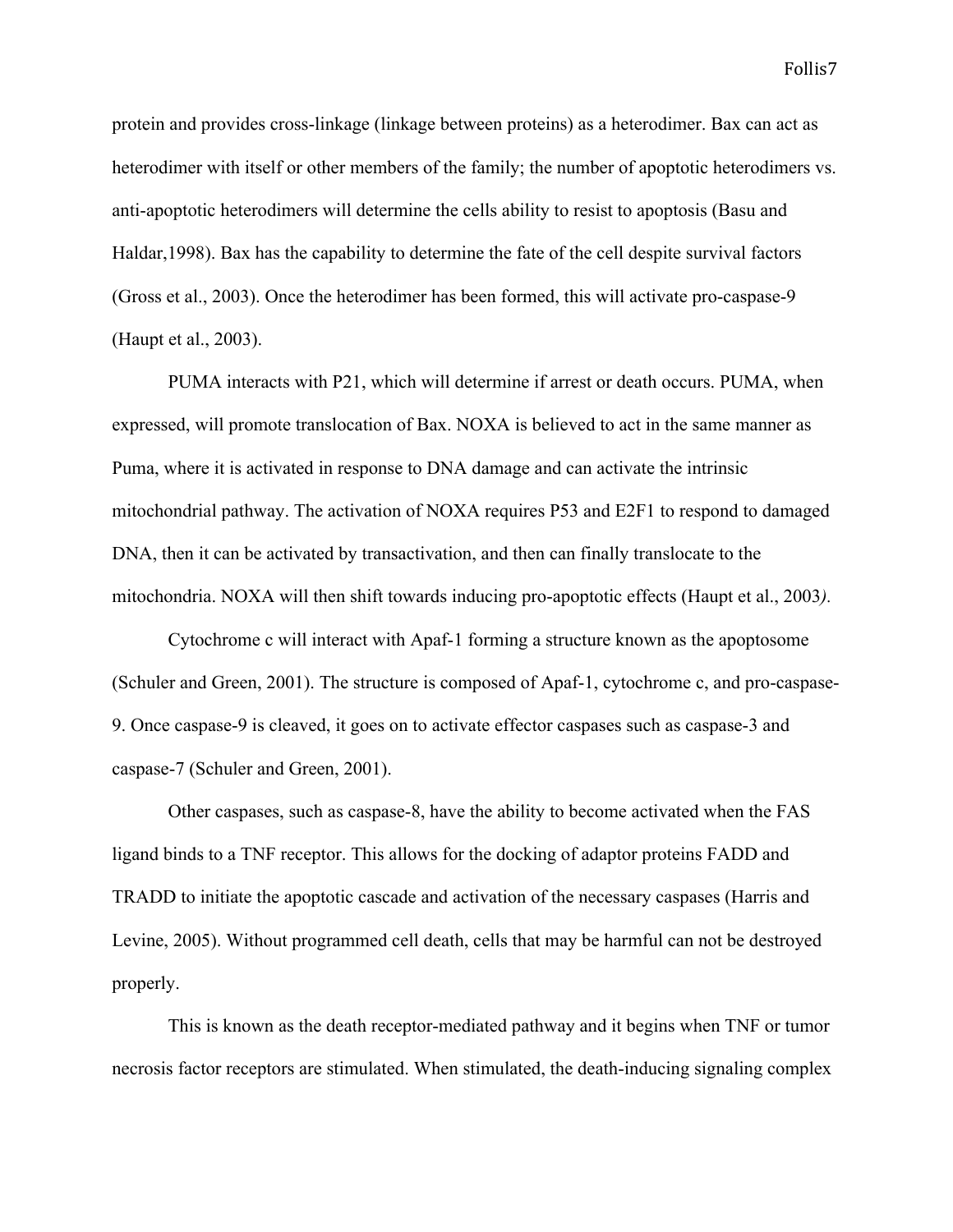or (DISC) will form, which is composed of multiple proteins of the death receptor family. When death receptors are bound by extracellular ligands, this causes the adaptor protein named FADD to bind to the receptor. FADD then recruits pro-caspase-8 and pro-caspase-10, which will then join the DISC complex. Caspases-8 and caspase-10 can then homodimerize via allosteric mechanisms. cFLIP can also be recruited into the DISC complex which will inhibit activation of the caspases (Sprick and Walczak, 2004).

Smac/DIABLO is a protein that is found to be associated with mitochondria and has been implicated in the control of apoptosis. This occurs by inactivating the IAP family before cytochrome c can be released from the mitochondria. Smac enters the cytosol when damage has been induced by UV radiation. This is significant because Smac is an important inhibitor and if inhibition is not induced, further damage could occur because of the missing IAPs. Smac/DIABLO can inhibit the active form of caspase-9 in the apoptosome, which is overwhelmed by the missing IAPs that have been inhibited (Adrain et al., 2001). Smac/DIABLO, once released, has the ability to inhibit IAP or other caspase inhibitors (Schuler and Green, 2001). This study also discovered, via single cell analysis, that activation of Bax by P53, in turn, released cytochrome c from mitochondria. The message that can be deduced from this research is that upstream caspases are activated in this manner and P53 can activate cell signaling via a death receptor (Schuler and Green, 2001).

It has been found that effector caspase-16, caspase-17, and caspase-18 are activated by P53, but the mechanism is still unclear (Schuler and Green, 2001). P53 does have the ability, via transcription and non-transcriptional processes, to control expression of CD95/FAS/APO-1 and TRAIL receptors/Killer receptors. TRAIL and Killer receptors are activated by DNA damage in cells that are expressing mutant forms of P53 (Schuler and Green, 2001).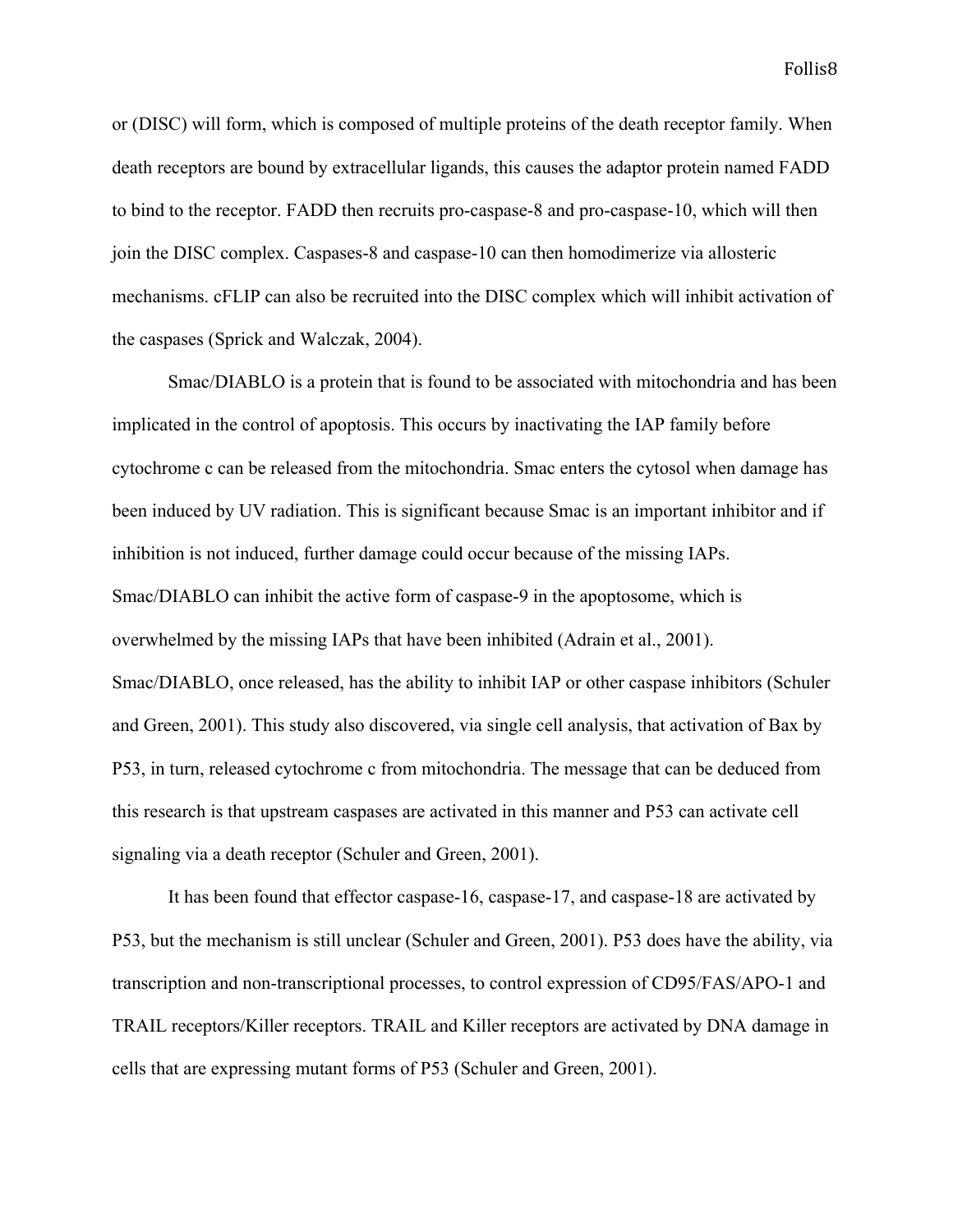The TRAIL/Killer receptors are only active when cells are undergoing P53- mediated apoptosis. Actinomycin D has the ability to block these receptors and P21, which would allow cell cycle to continue even if arrested. Actinomycin D blocks P21 by down-regulation of P21 and halting proteosomal degradation (Gottfriedi et al., 2003). This is important because P21 is active in S phase and is a possible factor for the genetic aberrations that occur when attempting to regain cell cycle control (Wu et al.,1999).

This indicates that P53-mediated apoptosis occurs through interactions via extracellular signaling and transcriptional control of ligand binding and death receptors that can induce proapoptotic responses (Schuler and Green, 2001).

Additionally, it has been found that P53 can be induced via intracellular stress, producing a response that results in inhibition of cell cycle (Vacher et al., 2000). P53 can transactivate genes of the Bcl-2 family that are involved in the apoptotic response. This is significant because Ras is mutated in many cancers that have a P53 mutation. Ras is a downstream target of P53 and once P53 is mutated, P53 transactivates the Ras gene. P21 is implicated in cell cycle arrest and Bax is implicated in the apoptotic response. The missense mutations that occur in P53 does not allow for activation of Bax. P53 aids in the activation of Bax by direct activation, and this occurs when other proteins that inhibit control are not present and the mitochondrium becomes permeable. As mentioned previously, this permeability allows for the apoptotic program to be enacted. P53 will accumulate in the cytosol and when this occurs, P53 can activate pro-apoptotic Bax, which will activate and induce apoptosis (Chipuk et al., 2004). The P53 accumulation in the cytosol utilizes a BH3 domain and activated Bcl-2 in pro-apoptotic form. This is believed to activate Bax and in turn, apoptosis activation will be signaled. (Chipuk et.al., 2004). A study conducted by Campomenosi et al. (2001) discovered that P21 activation can occur even though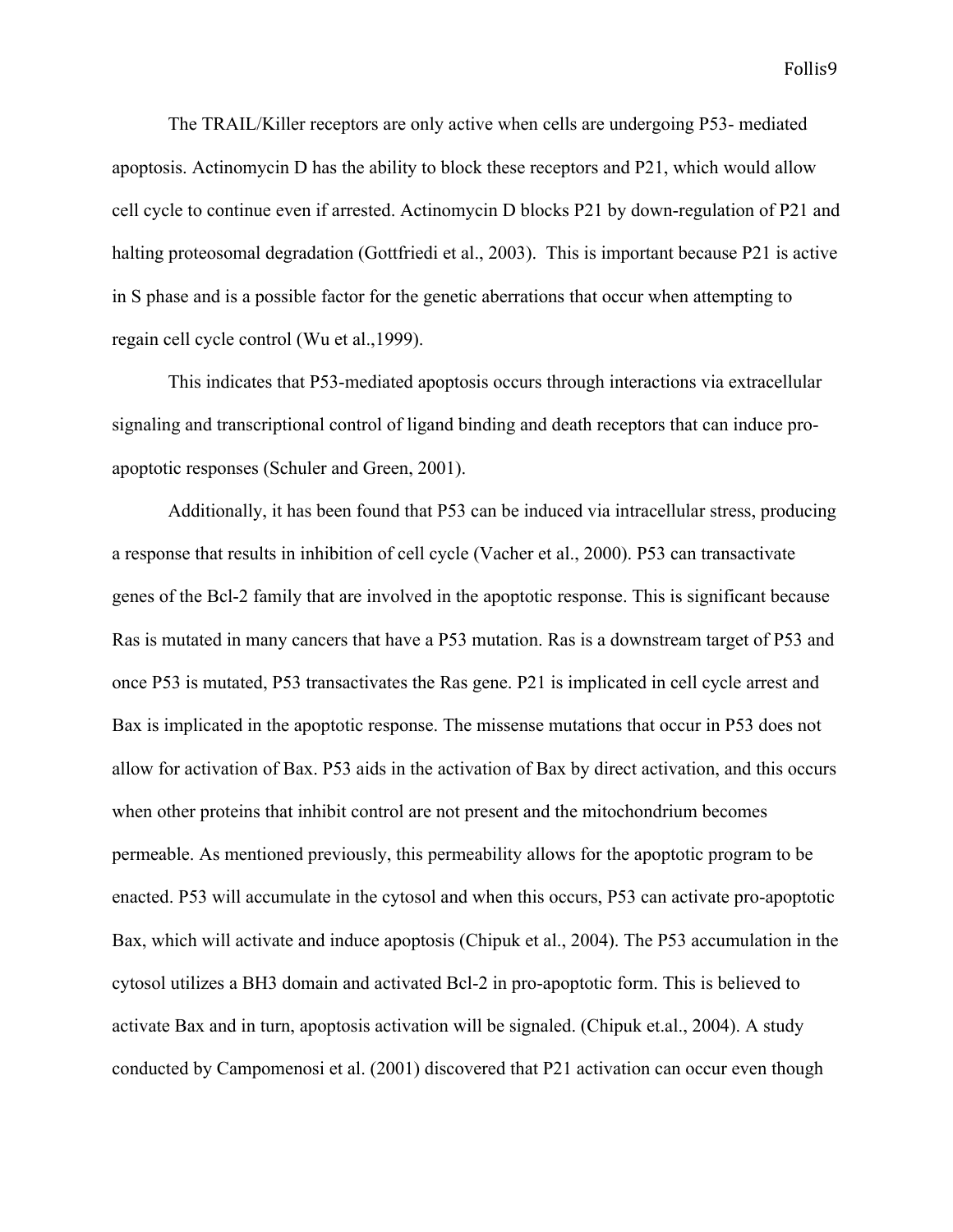P53 is mutated. This indicates that it may be possible to induce cell cycle arrest after P53 has been mutated.

There are alternative pathways where P53 can induce a pro-apoptotic response (Campenosi et al., 2001). P53 can induce caspase activation via ROS (reactive oxygen species), which are chemically reactive molecules that contain oxygen. ROS species are formed by natural metabolism and they can be utilized in cellular signaling and homeostatic processes. It has been discovered that ROS inhibitors are unable to inhibit P53-mediated caspase activation (Schuler & Green, 2001). Therefore, when P53 becomes mutated, the ability to activate caspases becomes exceedingly difficult either via ROS species or cytochrome c release (Schuler and Green, 2001).

The retinoblastoma (RB) protein has been implicated in cell cycle progression and P53 mediated apoptosis. This protein was discovered in ocular cancers. The *RB1*gene becomes mutated and allows specialized ocular cells to grow out of control. Negative feedback loops regulate cell cycle progression of Rb. These regulators are the family of E2F transcription factors and cyclin dependent kinases, which can inhibit cell cycle progression. DNA synthesis will then begin and cell cycle can not be inhibited at this point.

The main function of Rb is to inhibit the progression of cell cycle until the cell is ready to divide. When the cell is ready to divide, Rb will become phosphorylated, which inactivates Rb and this will allow for cell cycle to progress and cells to divide. Therefore, Rb is needed in order to allow for regulated cell cycle progression. This RB protein can be mutated via the *RB1* gene, which is induced by alteration of the normal regulatory processes of CDKs. *RB1* once mutated loses the ability to interact with the CDK complexes and act as a brake or stop mechanism for growth. This means that CDKs are not able to properly arrest cell cycle when needed (Henley and Dick, 2012).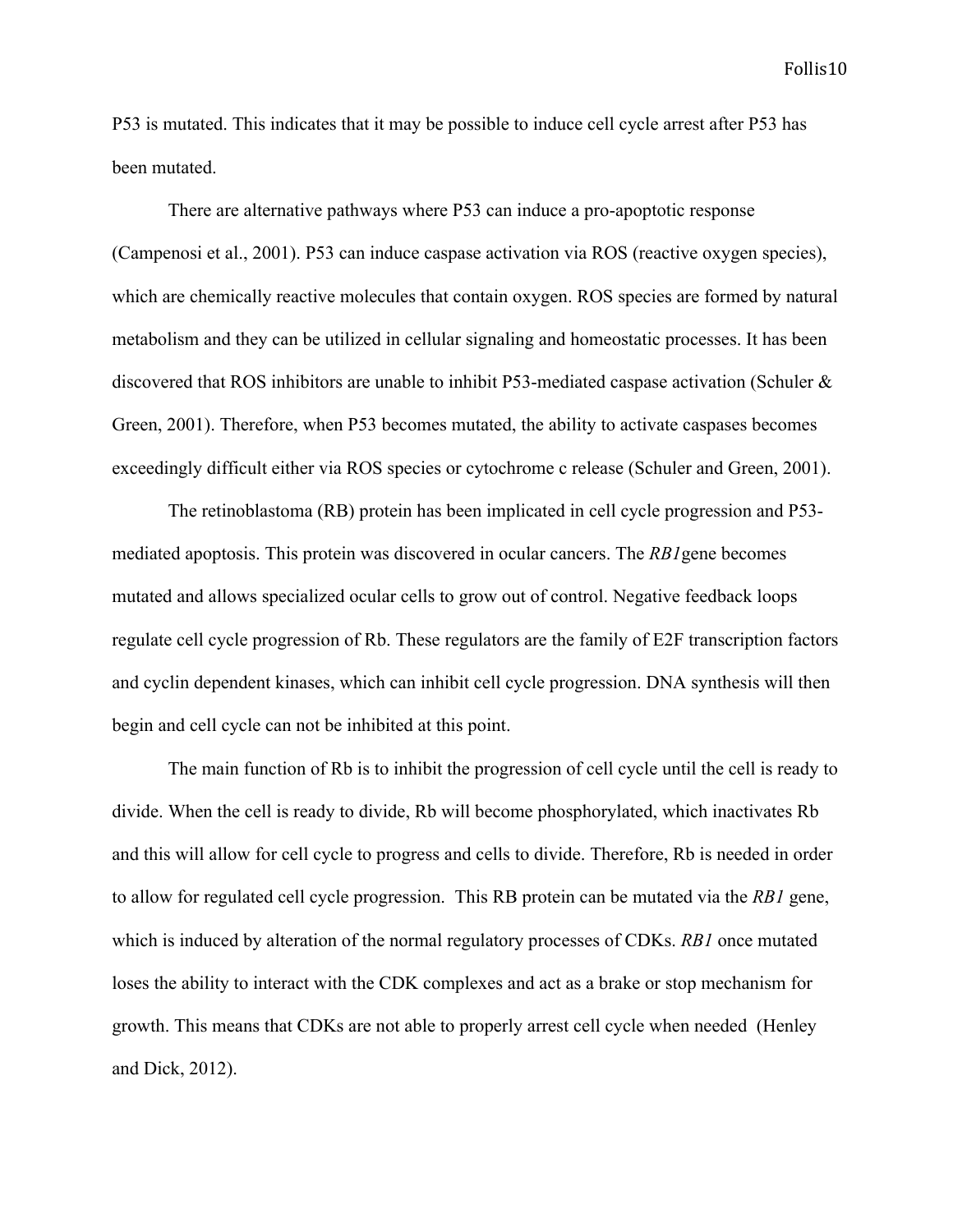Therefore, it is necessary to explore the function of the Rb protein in relation to P53. Tumors displaying oncogenic Rb can also incur P53 mutations. Once inactivated, P53 is unable to halt tumorigenesis. This can occur by tumor viruses inactivating P53 and once inactivated, the tumor viruses can mutate and transform cells. The tumor virus does this by binding and infecting cells, the cells will then reproduce. The reproduction of infected cells will then generate tumor cells produce tumor mutants. The cells that are produced have altered structure and function and can contribute to aberrant growth (Levine, 2009). E2F and E1A can also induce the apoptotic response when P53 is overexpressed and research indicates that E2F1 is the protein that controls P53 interaction with Rb (Nip et al., 2001). P19 or pARF is a gene which stabilizes P53"(Nip et al., 2001). E2F also has two domains on the amino terminus that allows for interactions with P53. P19 stabilizes P53, however, stabilization is a process independent of cell cycle.

Mutations independent of cell cycle progression were indicated by P53 responding to changes in homeostatic balances via E2F1. Thus, P53 is not responding to changes in transcription control or its ability to promote cell cycle growth. However, these interactions have the ability to hinder P53 in regard to the activation of transcription (Nip et al., 2001).

P21 is a cyclin dependent kinase or CDK inhibitor. P21 regulates cell cycle progression by binding to cyclin/CDK complexes. P21 is controlled and regulated by P53, thus P21 mediates the P53 cell cycle progression arrest response. This protein has PCNA interactions and regulates DNA replication in S phase of cell cycle. PCNA, known as proliferating cell nuclear antigen, increases the process of DNA replication and it is located on chromosome 20 (NCBI, 2015). P21 can also be regulated by DNA damage and can arrest cell cycle progression to allow for the repair of cellular damage before progressing (Xiong, 1992). It is imperative that cell cycle arrest occurs with damage, if cell cycle does not stop, then cell cycle can promote genetic aberrations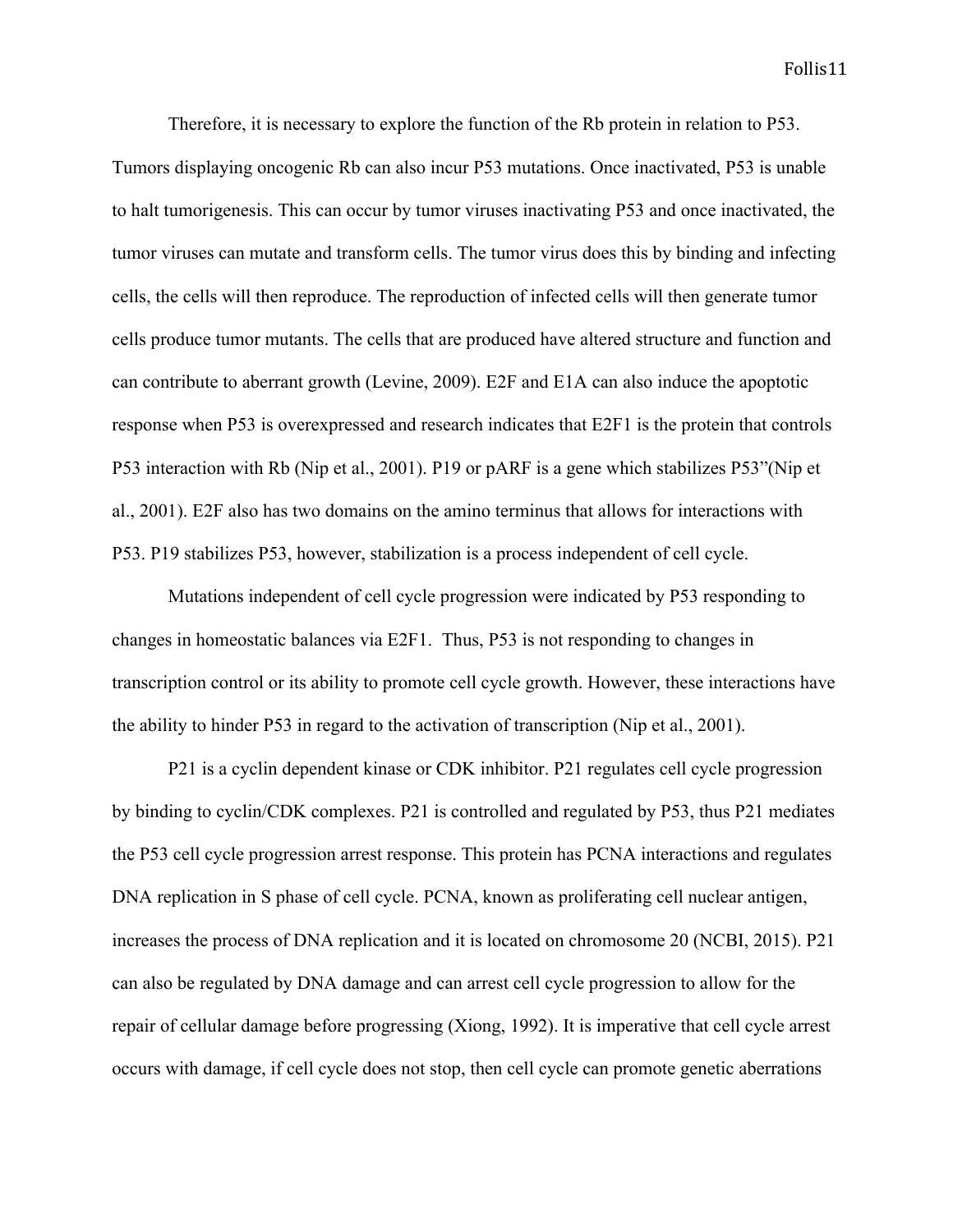(Dolezolva, 2012). Genetic disorders occur when mutations and damage have not been repaired and P21 is necessary for cell cycle arrest. P21 can be expressed without induction via P53. During this expression, cells are unable to differentiate and thus, will inevitably halt proliferation (Dolezolva, 2012). The arrest mechanism via P21 is an important to ensure that cells are being created and differentiated into the correct cell type. For example, if a physiological response dictates production of a red blood cell, it is not beneficial for the cell to produce a muscle cell.

There was a study conducted in Poland, that demonstrated the chemotherapeutic drug named actinomycin D can be utilized to reverse cell cycle. Therefore, transformed cells and untransformed cells have the capability of being reversed during mutated growth processes (Sohn et al., 2009). This indicates that an oncogenic cell cycle could return to normal via chemotherapeutic treatment. However, it was shown that after reintroducing P53, cells can enter into cell cycle and proceed into G1. G2 aberration however, shows that P21 will induce improper DNA synthesis during this phase of cell cycle. The study concluded that endoreplication occurred during the S phase and human diploid fibroblasts were transformed and tumor cells as well. It appears that mutation of the *P53* gene will activate the *P21* gene, which will then induce inappropriate entry into S phase of cell cycle. Thus, mutating P53 and attempting to reinitiate cell cycle does not allow the pre-replicative complexes to form (Sohn et al., 2009).

There has been one successful research study that has indicated P53 can be reversed in relation to G1 and G2 cell cycle arrest. It is imperative to note that during reactivation of P53 in aneuploid cells, which are cells that can be missing a chromosome, there is an accumulation of cells that have undergone aberrations. This indicates that when reversing oncogenic cell cycle there are a multitude of issues. The main issue being that the genetic material in S phase is not correct when reversed from the oncogenic form. This is important to note for future therapies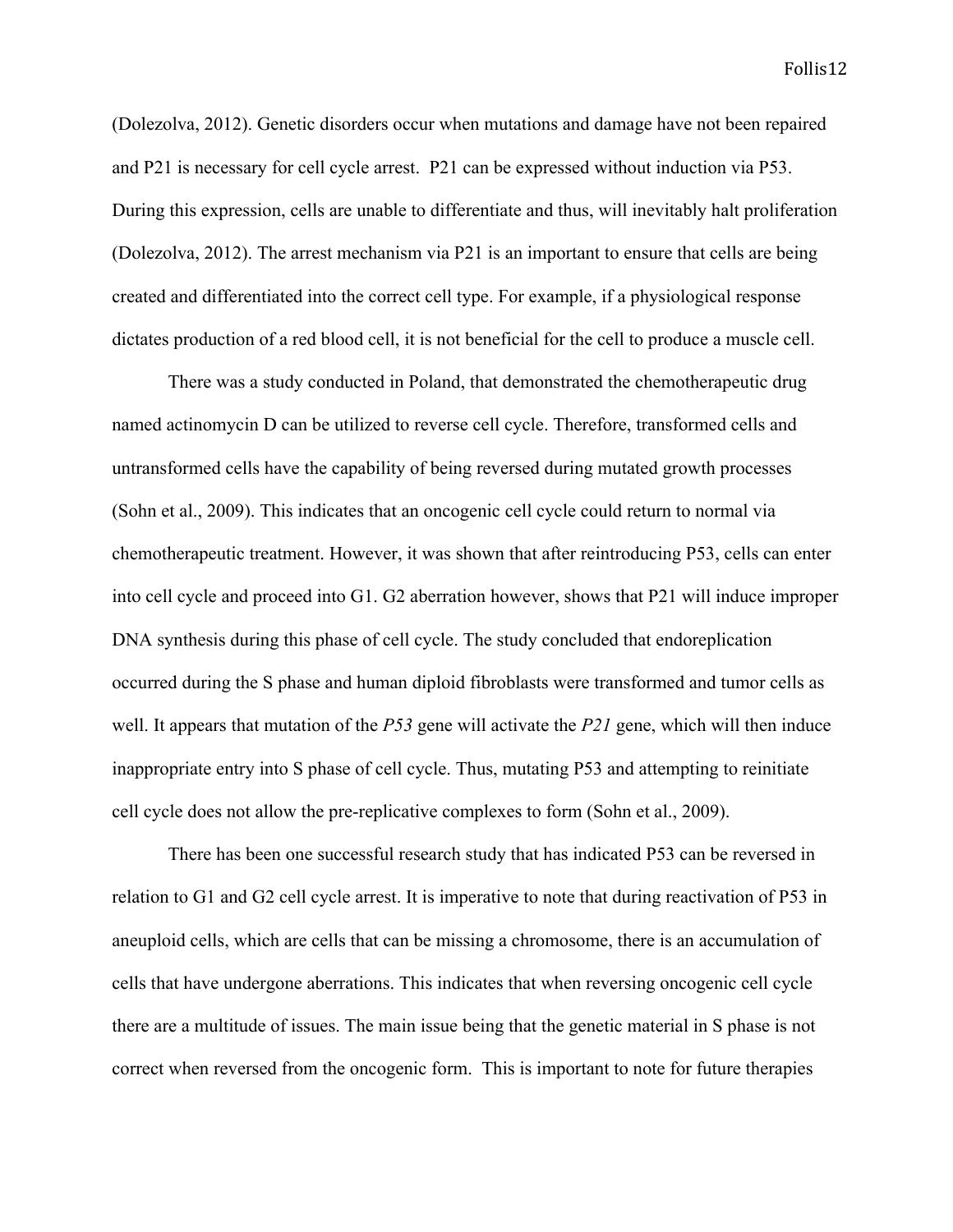because during accumulation of aneuploid cells, it is possible to activate genetic disorders. Therefore, these cells could proliferate within the tissue surrounding the effected area and induce further invasive problems. This means cells that have suffered damage could spread and damage distant tissues.

The study was conducted by Bates, Hickman and Vousdan (1999). They utilized a drug named actinomycin D, which is a chemotherapeutic agent that was able to create the reversal of a mutated oncogenic cell cycle. The cells were not successful in reentering the G2 phase because of the P21 protein. However, the study indicates that once cell cycle is oncogenic, it has the ability to be reversed to a degree of normalcy.

Pifthrin- $\alpha$  is the secondary drug that I would utilize; it has the ability to inhibit P53. Sohn et al. (2009) discovered that pifthrin- $\alpha$  will mediate DNA damage induced stress, and will stimulate the apoptotic death program. The drug functions in a manner that does not allow for the activation of the apoptosome and capase function. This specifically effects the apoptosome activation of caspase-3 and caspase-9. The apoptsome-mediated activation is blocked, but the mechanism is not fully understood. It does not interfere with the release of Bax or Bak, which in turn, will not effect the mitochondrial release of cytochrome c that occurs with these two components. This is significant because if you alter cytochrome c release to the mitochondria, it will inhibit the survival promoters that are theorized to help. Thereby, by not inhibiting cytochrome c release, it is feasible to believe that survival promoters can be increased during damage to promote cellular survival. It should also be noted that heat shock protein (HSP) activation can be inhibited by pfithrin-α. This means that the when DNA damage is induced, the HSPs will not be activated to induce cellular death.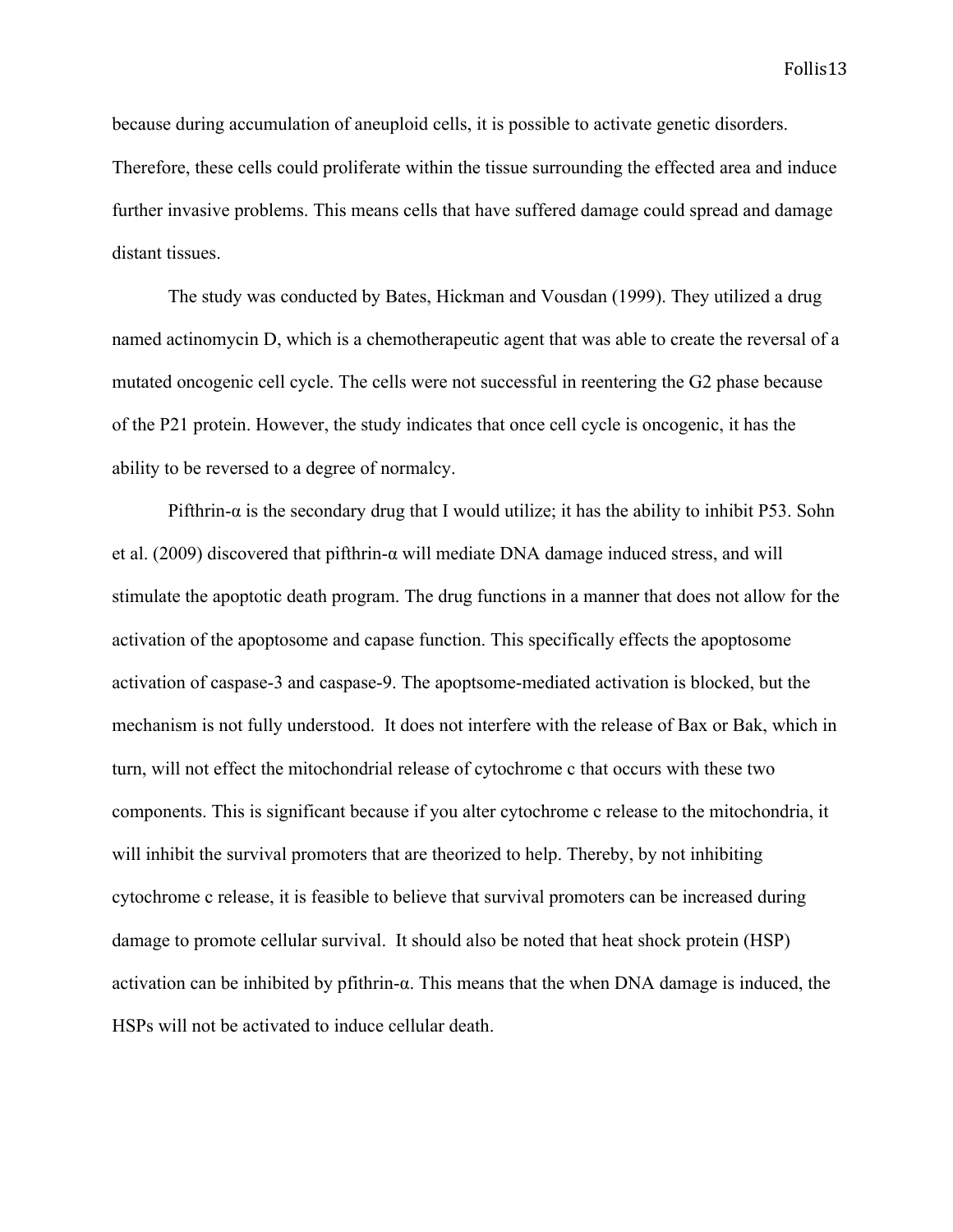The protective properties of pifthrin- $\alpha$  are targeted against gamma radiation (chemotherapy) and it acts as a protectant in cells that are P53 deficient (Sohn et al., 2009). The manner in which the apoptosome is signaled is also prevented when exposed to gamma radiaton. This study indicated that when utilizing pifthrin- $\alpha$  during chemotherapy damage and radiation therapy, it was feasible to incur much less cellular damage. This increases the longevity of the individual and mediates mass cell death.

Finally, this method could mediate unnecessary cell death during patient treatment with radiotherapy or other cancer treatment methods. Therefore, increasing patient life span and cell survival is crucial to the patient during cancer treatments.

Instead of creating a new chemotherapeutic agent that would attempt to block a multitude of transcription factors or alter downstream promoters, it would be in the best interest of a patient to attempt to mutate P53 back into its original form. Restoration of P53 from mutant to normal form could potentially activate tumor suppressor genes that failed to function as a result of P53 mutations. The reversal of P53 could assist in normal functioning of P21 and the return of apoptotic response control, which means that cancer cells could be targeted via the immune response and detection process. Inevitably, this targeting could reverse the process that induced cancerous cell growth.

This theory, if achieved, could have clinical implications in reducing tumorigenesis, and even development of more effective pharmacological agents, instead of utilizing chemotherapeutic drugs. This is clearly more advantageous because of the many negative physiological aspects of chemotherapeutic drugs and radiation treatment. Thus, a reversal of a P53 mutation could potential halt tumor formation and ensure that no more negative cellular responses would occur during the attempt to treat the tumors.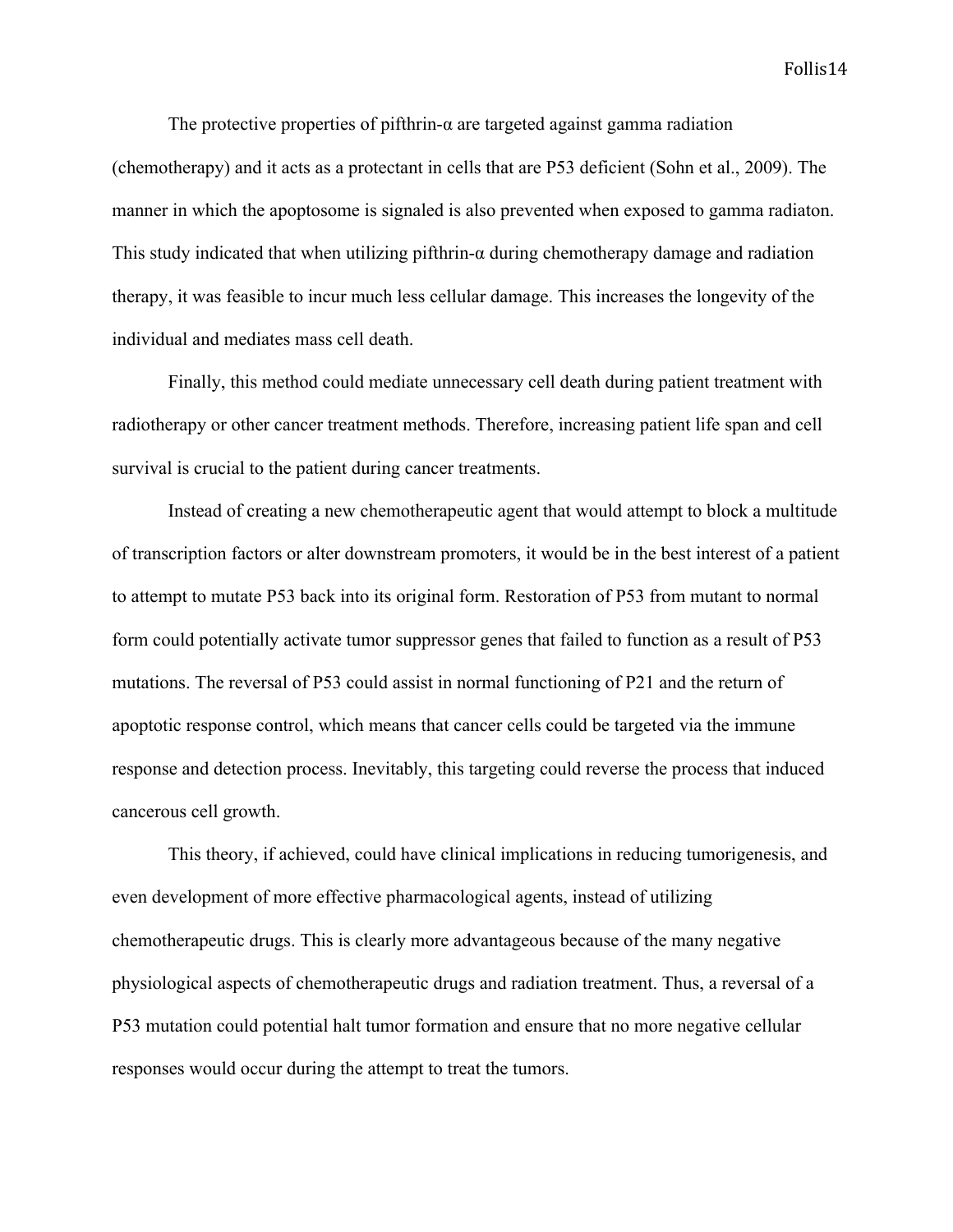The utilization of gene therapy to mutate the mutant form of P53 back to its original state would be the most reasonable to attempt. It is the most reasonable method because of the mass scale damage that occurs when utilizing chemotherapeutics and radiation therapy. Therefore, creating a new method that would not induce the vast physiological damage that radiation can cause is desirable. One necessary factor to consider is not to invade local tissues with an accumulation of aneuploid cells that can be generated from P53 reactivation. Secondly, it is necessary to create a method that will allow for appropriate DNA synthesis and cell growth during G2 phase.

Initially, the research by Bates, Hickman, and Vousdan (1999) was correct in utilizing human fibroblasts. However, it was noted by Choi et al. (2011) that modulations of these fibroblasts are better substantiated in the extracellular fluid or ECF. Fibroblasts can only complete a finite number of cell replication cycles when the extracellular matrix is utilized for modulation. The medium that should be utilized in order to achieve the most effective results would be to utilize bovine growth serum.

A human cell line containing P53 would need to be incubated for optimal growth at 37°C. In order to induce cell cycle arrest without inducing widespread cell death via apoptosis or necrosis, the temperature of the cells could be changed -30°C. This is the optimal temperature to ensure that complete necrosis of a tissue has occurred. Actinomycin D was utilized previously in the aforementioned study, however it was determined that misappropriated S phase occurred during transformation of the mutant P53. It is necessary to utilize this drug to ensure that DNA is protected and will not be replicated incorrectly. This information indicates that post-treatment with actinomycin and pifthrin-α genetic material was not damaged. This also demonstrates that the DNA is protected and will not be incorrect and induce further aberrations or incorrectly formed cells.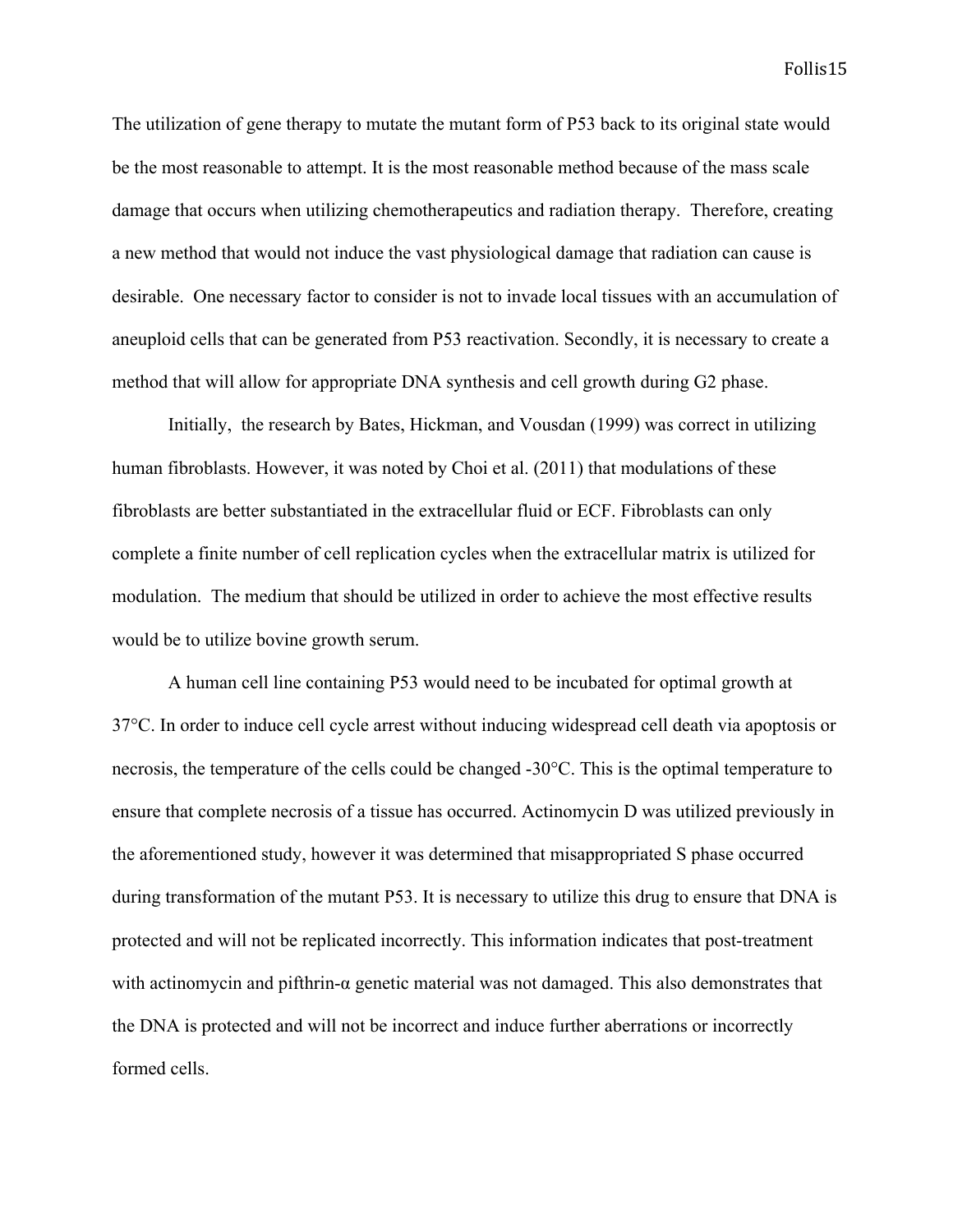The experiment would involve utilizing pfithrin- $\alpha$ , a compound that is a known inhibitor of P53 (Sohn et al., 2003). This has been utilized in nerve degeneration studies in order to inhibit damage and attempt to promote growth. Thus, it is believed that the same principal could be applied in order to restore cellular normalcy to cancerous cells. The proposed experiment would be to inhibit P53 utilizing the pharmacological agent pfithrin-α, therefore, halting abnormal growth. It would be proposed to increase Bcl-Xl and Bcl-2 in order to promote cell survival. Bcl-Xl and Bcl-2 would be increased by inhibiting P53 (Hemann and Lowe, 2012). The proposed drug would increase Bcl-Xl and Bcl-2 and activate survival promoting genes. The idea behind the methodology would be to increase the amount of survival promoting factors in order to restore cellular normalcy. The goal would be to attempt to increase Bcl-Xl which, has the ability to promote cell survival. This could be accomplished by treating with pfithrin- $\alpha$ , which can increase survival promoting genes and factors such as Bcl-Xl. The manufacturer of the drug has not released the full mechanism by which pfithrin-α functions. However, the research indicates that it acts as protectant against genotoxic and cytoxic stress. Thus, this would create a promotion of cell survival genes. This would, theoretically, halt any aberrations or further genetic or cellular damage that could occur. P53 would activate the apoptotic program during cellular duress or even during surgery or chemotherapy. Thus, inhibiting P53 should create an effect that would allow for a bypass of the death program. Then, by increasing Bcl-Xl this would promote cell survival. Therefore, after stress to the body, it would be feasible to have more normal cells that would have survived a stress such as radiation or chemotherapy. The more healthy cells that are unharmed could make surgery and chemotherapy safer for the patient, and possibly increase longevity.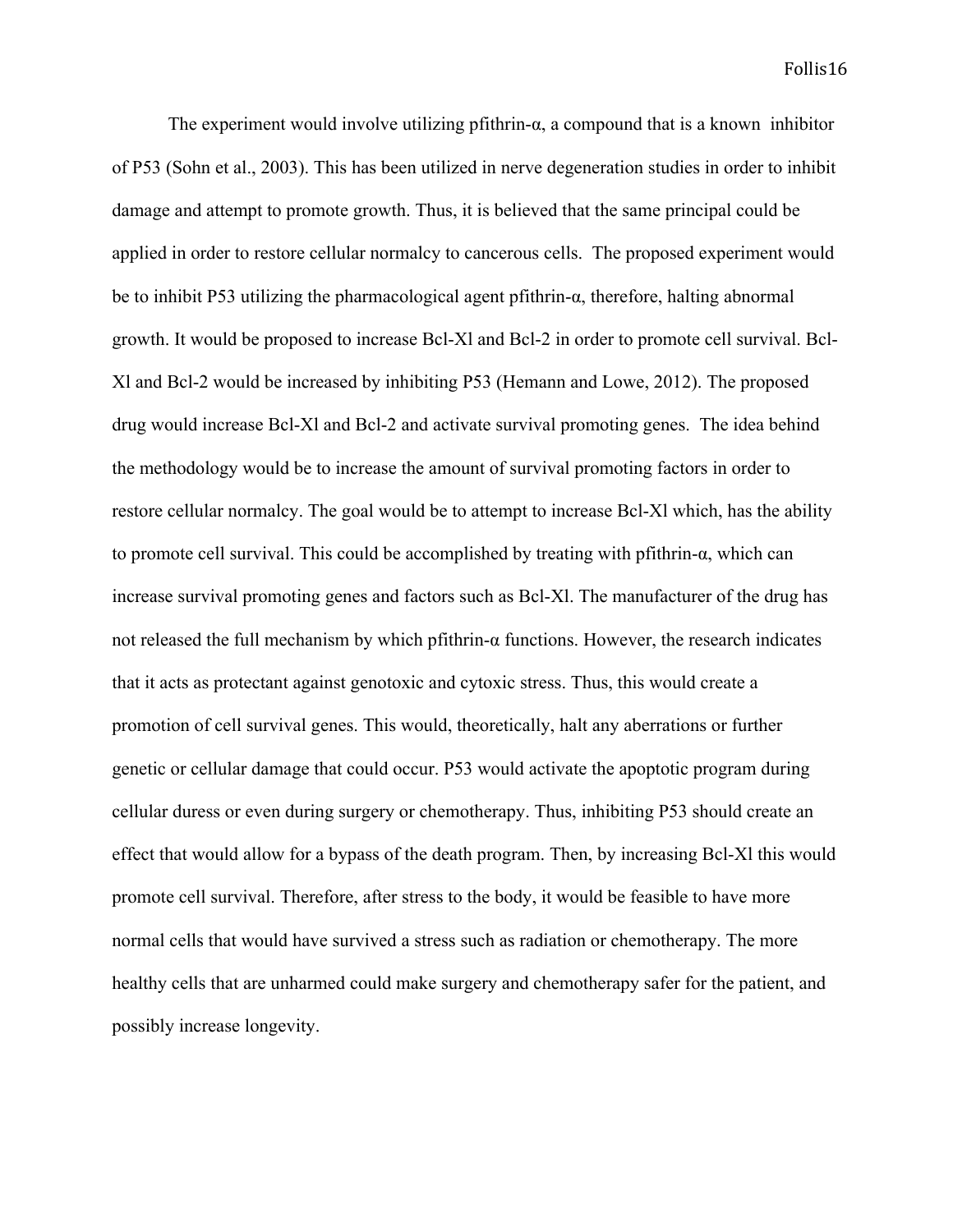This study would hopefully return cells to normal cell cycle control. It would also demonstrate controlled DNA synthesis or S phase function and not promote growth of cancerous cells. Thus, restabilizing cells to normal growth would then allow for treatment with a drug to achieve apoptotic death of damaged cells. The study would confirm this via utilizing a TUNEL assay.

A TUNEL assay is important to this study because it would reveal if cell death is occurring. A TUNEL assay is utilized in order to determine if DNA fragmentation has occurred. The assay determines if DNA is undergoing damage (apoptosis) by looking for nicks in the DNA, which is referred to as nick-end labeling. The TUNEL assay could also indicate if the cell death program is being activated by visualization of cells. Cells are stained and then visualized to determine the amount of cell death and if there is something malfunctioning in the apoptotic program (Oberhaus, 2003).

The cells that were mutated should show an indication of collapsing in on themselves, also named nuclear blebbing. It is imperative to conduct a TUNEL assay in order to confirm that apoptosis is not occurring. The TUNEL assay will be used to assess fragmentation which is proof apoptosis is occurring and which would demonstrate if cell cycle is normal or abnormal. Finally, if the DNA lacks fragmentation, it could be assumed that cell cycle has returned to normal.

Second, flow cytometry could be utilized in order to determine the amount of cell death that had occurred. This method is typically utilized to detect proteins or antigens by antibody binding. The cells could then be examined for abnormal molecular markers such as protein specific antigen (PSA) for prostate cancer, BRAF in skin or colorectal cancer, thyroglobulin found in thyroid cancer (Bigbee et al., 2003). There are individual tests to measure for each abnormal marker. One example is to conduct a blood test utilizing monoclonal antibodies to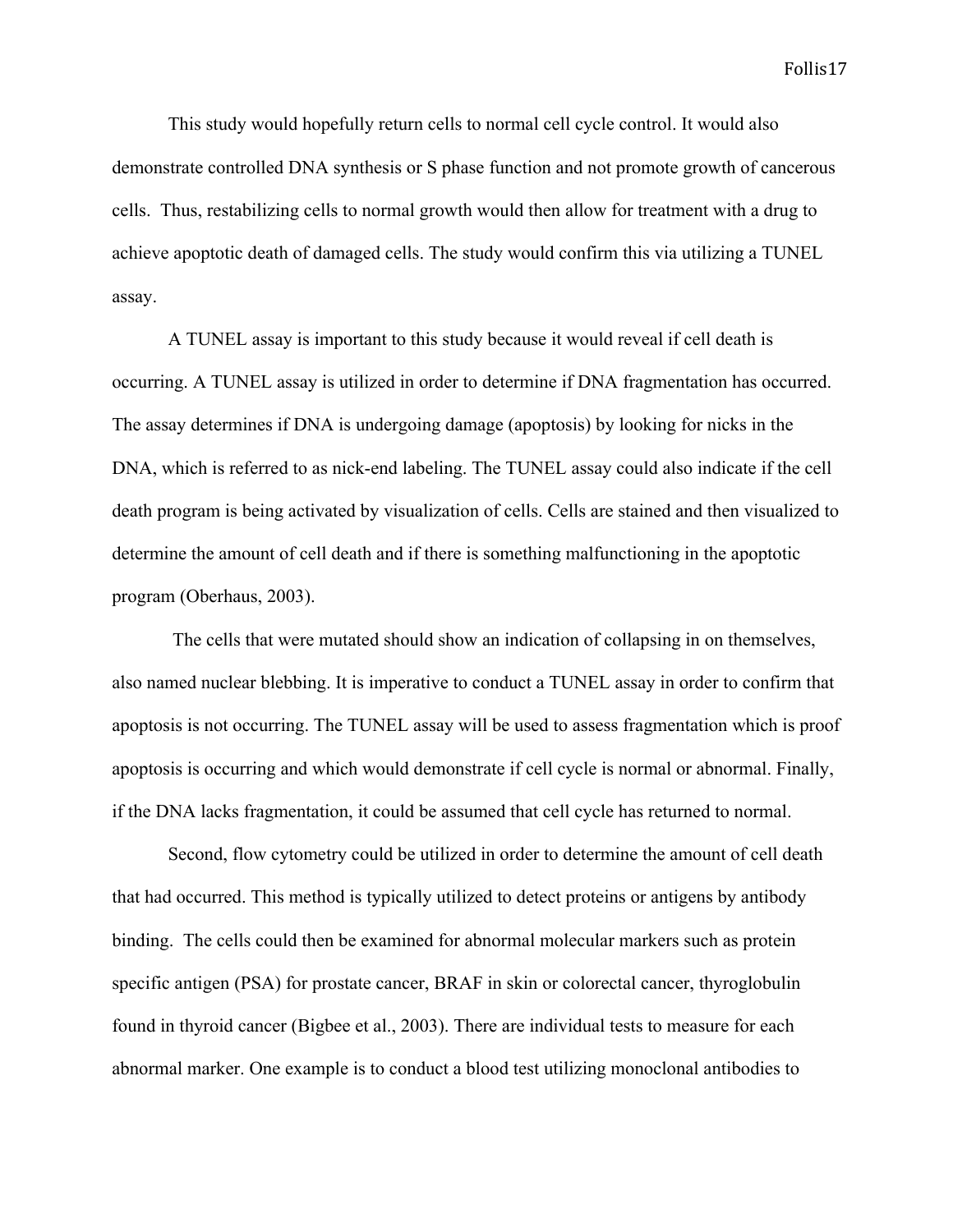measure the amount of PSA in the blood. This is necessary because if an inordinate amount of cell loss or healthy cell death is occurring, the drug would not be an effective treatment. One advantage would be able to detect the percentage of dead cells in G1, S, and G2 phases, all throughout cell cycle. The molecular markers could indicate if apoptotic death of damaged cells is occurring or the markers could indicate if normal cells are also being subject to the death program. Vousdan (2012) utilized a DNA profile (DNA/ng amount) for each phase of the cell cycle of as an indicator of any cell death occurring.

Next, whole cell lysates would be obtained, which would be examined using Western blot analysis. The samples would be of treated cells in order to determine if the drug was inducing any aberrations in DNA. These aberrations could be genetic mutations induced by the pharmacological agent. It is necessary to measure for these aberrations to ensure that the expression of protein products of cell cycle are not being altered. The Western blot would demonstrate if P21, P53, and RB were present in the lysates. It is necessary to measure the expression of P21, P53, and RB after drug treatment, as well as, in untreated samples. This technique has the potential to show if there is an over-expression or under-expression of any of theses proteins.

Research on P53 and the ability to reverse the mutation process has vast systemic effects and potential implications for the future. P53 reversal could lead to halting oncogenic progression in aggressive cancers such as Merkel cell carcinoma, lung and bronchial, ovarian, colorectal, and breast cancer. These are main concerns for two reasons. The first being that these are the primary cancers that P53 mutations have been discovered to be a main factor. Second, the cancers listed are aggressive. This means that their growth is invasive, expansive, and rapid. The more invasive, expansive, and rapid a cancer is the more damage a cancer can induce. The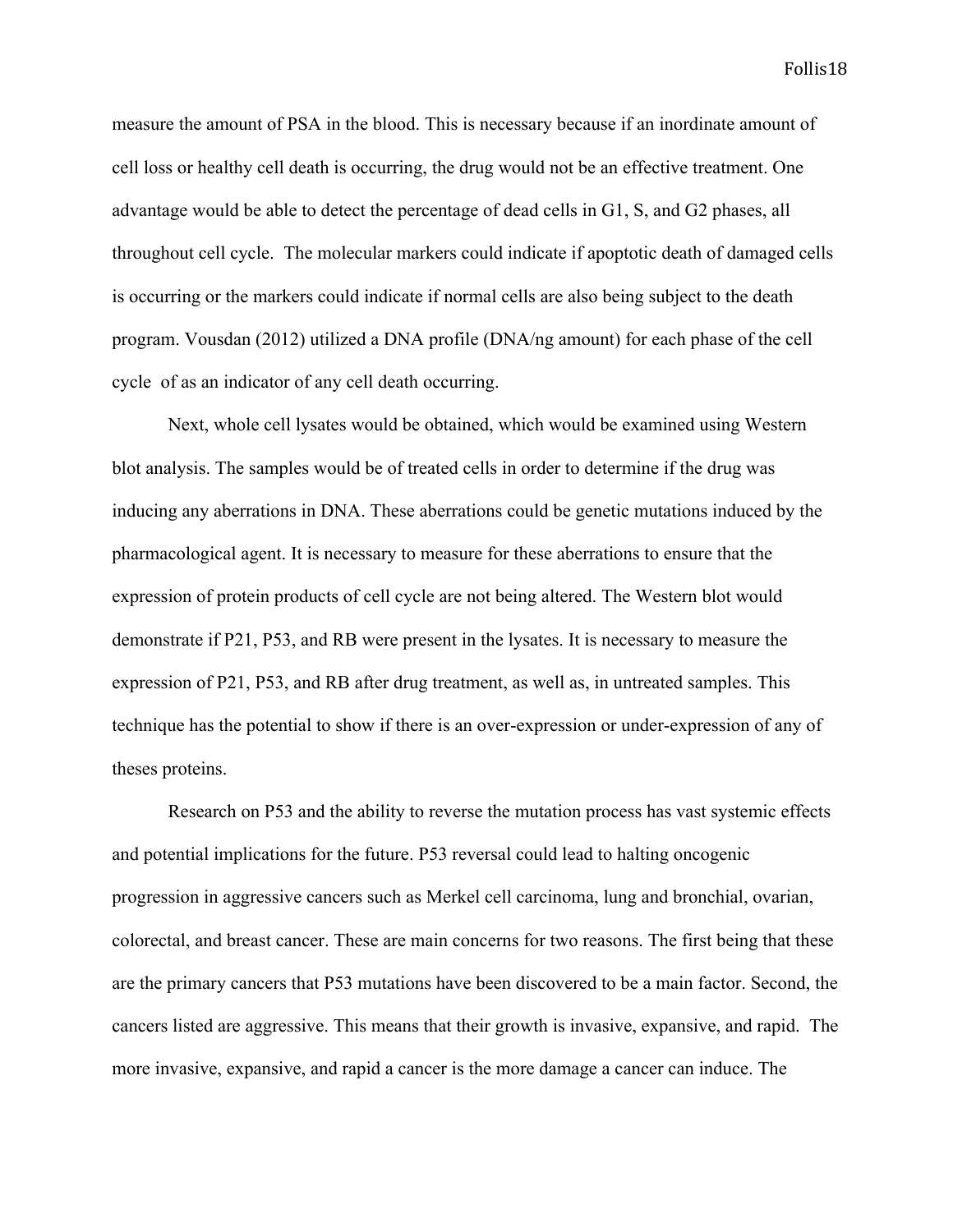damaged induced by cancer ranges from abnormal cell growth, organ damage, tissue destruction, abnormal cell death, and possibly even death from the products of the aforementioned damage. The technology has the potential to save lives if it can be achieved through these types of studies and if P53 reversal can be achieved, a multitude of damaging effects can be prevented.

For example, P53 reversal can aid in breast cancer as a method of cyclotherapy. This is useful in tumors that lack progesterone receptors, HER2 receptors, and estrogen receptors. This method utilizes activators of P53 and careful selection of these activators can be used to attack aggressive cancer cells, thus limiting the amount of damage to normal tissues. The more normal a tissue can remain, the prognosis will improve. The normalcy of a tissue would also indicate that the cancer would be less likely to spread to other local or distant tissues.

Additionally, when P53 becomes over expressed or mutated, it can induce neurological demyelination. This affects the nervous system, as well as, chemical signaling such as secondary messenger systems. Thus, P53 can be utilized as a potential treatment in multiple sclerosis or potentially in traumatic brain injuries (TBI) in which sheering of axons and demyelination occurs (Li et al., 2008). Mouse models have shown an increase in demyelination when overexpression of P53 was inhibited. TBI, MS, and neuromuscular dysfunction all have the potential to lead to disjointed movements, improper chemical signaling, and demyelination and can have permanent effects as progression proceeds. This is significant because it is necessary, in some neurological cases, to inhibit P53. It is also significant because if demyelination occurs, the likelihood of a vast misappropriated neurological response is quite high.

P53, as a mutated molecular marker, can also facilitate adenocarcinoma detection. This reversal discovery could potentially lead to early treatment of adenocarcinomas. It is known that early treatment mediates the best prognosis for longevity of a patient. Therefore, it is imperative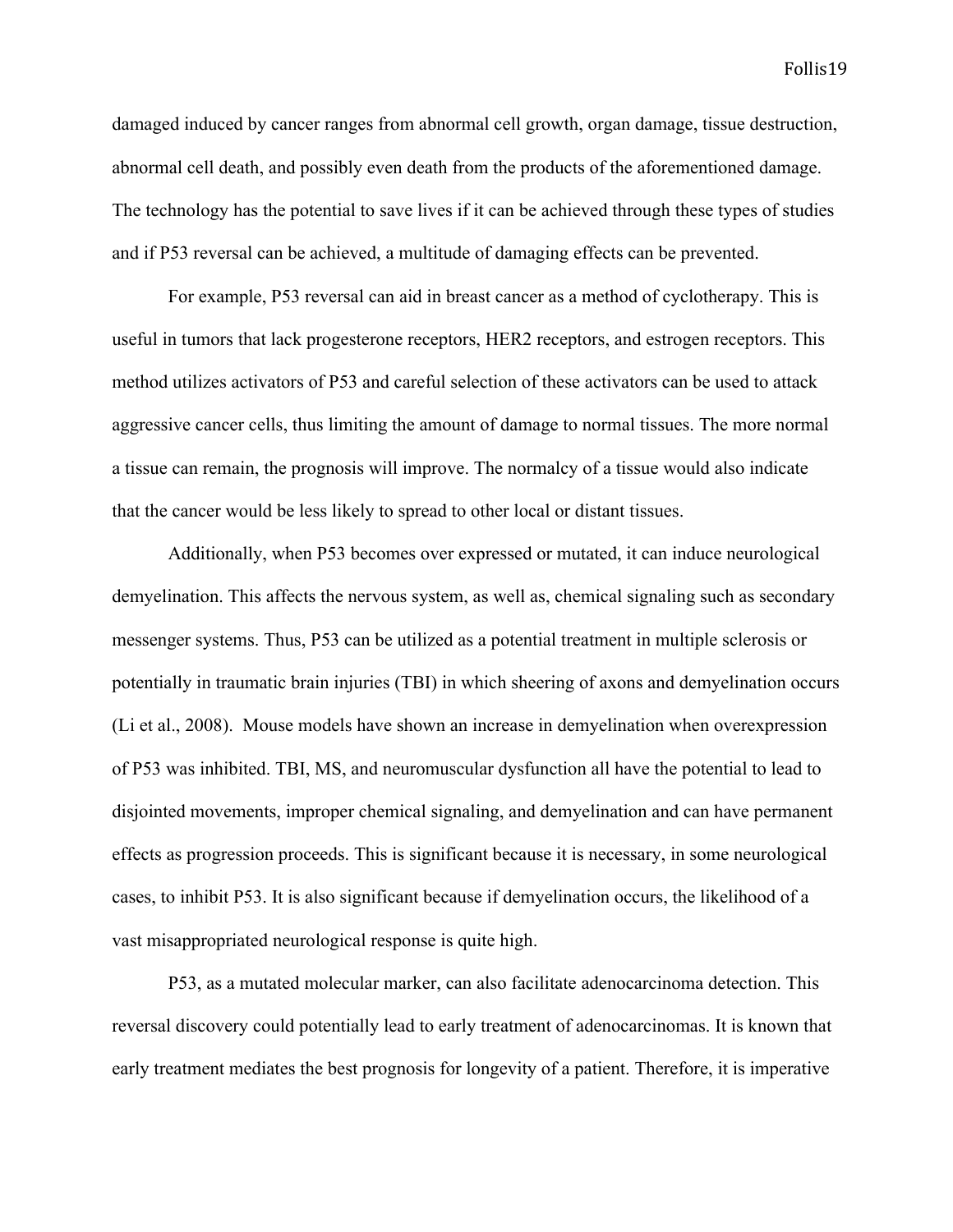for future research to be conducted in order to determine if P53 reversal could lead to the inhibition of oncogenic transformation.

Finally, being able to reduce chemotherapeutics utilized with radiation therapy could limit extensive damage to the body. The reversal of P53 has the potential to reduce the amount and even use of chemotherapy. However, it does appear that there would still be a need for chemotherapeutic drugs or pharmacologic alternatives in order to achieve complete reversal. The patient could have a more cost-effective management of disease as well, thus lowering the cost of treatment and aiding many patients both monetarily and physiologically.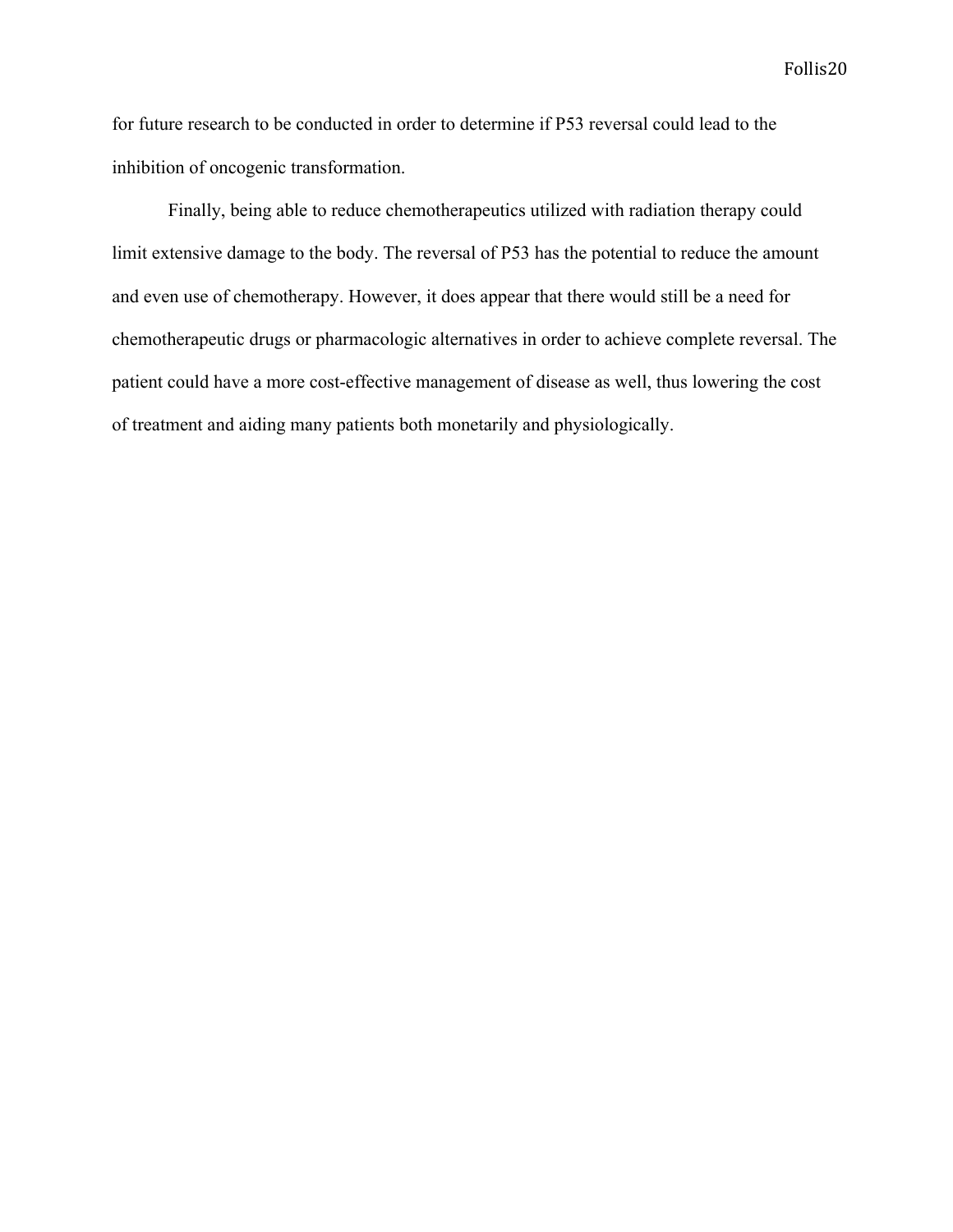#### **Citations**

- Adrain, C., Creagh, E., & Martin, S. (2001). Apoptosis-associated release of Smac/DIABLO from mitochondria requires active caspases and is blocked by Bcl-2. *The EMBO Journal*, 20(23): 6627–6636.
- Bates, S., Hickman, E. S., & Vousden, K. H. (1999). Reversal of p53-induced cell cycle arrest. *Molecular Carcinogenesis*, *24*(1): 7-14.
- Basu, A., & Haldar, S. (1998). The Relationship Between Bcl2, Bax and p53; consequences for cell cycle progression and death. *Molecular Human Reproduction*, *4* (12): 1099-1109.
- Bigbee W, Herberman RB. (2003). Tumor markers and immunodiagnosis. In: Bast RC Jr., Kufe DW, Pollock RE, et al., editors. *Cancer Medicine*. 6<sup>th</sup> ed. Hamilton, Ontario, Canada: BC Decker Inc.
- Bleicken, S., Landeta, O., Landajuela, A., Basanex, G., & Garcia-Saez, A. (2013). Proapoptotic Bax and Bak proteins form stable protein-permeable pores of tunable size. *Journal of Biological Chemistry*, *288*(46): 33241-33252.
- Campenosi, P, P Monte, A April, and Abbandadolo A. (2001). "P53 mutants can often transactivate promoters containing a p21 but not Bax or PIG3 responsive elements." *Oncogene*, *20* (27): 3573-3579.
- Chipuk, J. E., Kuwana, T., Bouchier, L., Droin, N. M., Newmeyer, D. D., Schuler, M., & Green, D. R. (2004). Direct Activation of Bax by p53 Mediates Mitochondrial Membrane Permeabilization and Apoptosis. *Science*, *303*(5660): 1010-1014.
- Crawford, L (1983). The 53,000-dalton cellular protein and its role in transformation. *Int. Rev. Exp. Path.* 25: 1-50.
- Dolezalova D, Mraz M, Barta T, Plevova K, Vinarsky V, Holubcova Z, Jaros J, Dvorak P, Pospisilova S, Hampl A. (2012). MicroRNAs regulate p21(Waf1/Cip1) protein expression and the DNA damage response in human embryonic stem cells (2012). *Stem Cells*.7: 1362-72.
- Donzelli, M., & Draetta, G. (2003). Regulating mammalian checkpoints through Cdc25 Inactivation *EMBO Reports*, *4*(7): 671-677.
- Gross, A., McDonnell, J. M., & Korsmeyer, S. J. (1999). BCL-2 family members and the mitochondria in apoptosis. *Genes & Development*, *1*(13): 1899-1911.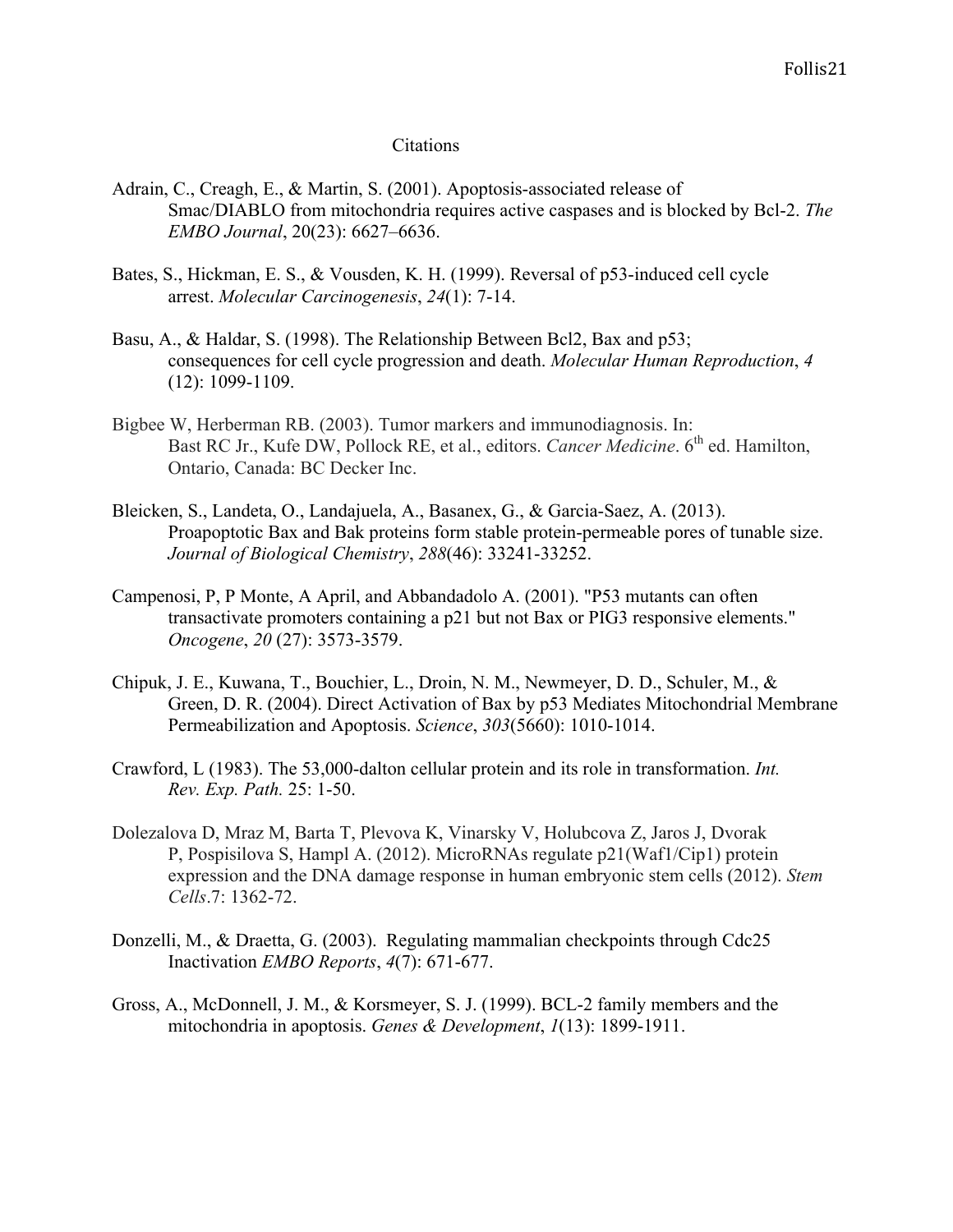- Gottfriedi, V., McKinney, K., Poyurovsky, M., & Prives, C. (2003). Decreased p21 Levels Are Required for Efficient Restart of DNA Synthesis after S Phase Block. *The Journal of Biological Chemistry*, *2 (*7): 5802-5810.
- Harris, Sandra L., and Arnold J. Lavine (2005). "The p53 pathway: positive and negative feedback loops. *Oncogene* **(***4)*: 2899–2908.
- Henley, S. A., & Dick, F. A. (2012). The retinoblastoma family of proteins and their regulatory functions in the mammalian cell division cycle. *Cell Division*. *7*(1): 1028-1040.
- Haupt, S., Berger, M., Goldberg, Z., & Haupt, Y. (2003). Apoptosis the p53 network. *Journal of Cell Science*. *116*: 4077-4085.
- Hoffman, I. (2000). The Role of Cdc25 phosphates in cell cycle checkpoint. *Protoplasma*, *211*(1-2): 8-11.
- Jiang, Lijing, (2013) The Discovery of p53 Protein. Embryo Project Encyclopedia (2011-01-21).1940-5030. http://embryo.asu.edu/handle/10776/2316.
- LI, J., A. Ghiani, C., Jiadon, J., Young, K., Xiao, L., Sandoval, J., & Deville, J. (2008). Inhibition of p53 Transcriptional Activity: A Potential Target for Future Development of Therapeutic Strategies for Primary Demyelination. *Journal of Neuroscience*. 28(24): 6118-6127.
- Levine, A. (2009). The common mechanisms of transformation by the small DNA tumor viruses: The inactivation of tumor suppressor gene products: p53. *Virology*, *384*(2): 285- 293.
- NCBI:Gene. (2015). PCNA proliferating nuclear cell antigen, Homo Sapiens (Human).
- Nip, J., Strom, D. K., Eischen, C. M., Clevland, J. L., Zambetti, G. P., & Hiebert, S. W. (2001). E2F-1 induces the stabilization of p53 but blocks p53-mediated transactivation. *Oncogene*, *20*(8): 910-920.
- Oberhaus, S. (2003). TUNEL and immunofluorescence double-labeling assay for apoptotic cells with specific antigen(s). *Methods Molecular Biology*, *218*: 85-96.
- Pastor-Freed, William, and Carol Prives (2012). "Mutant p53: one name, many proteins." *Genes and Development*. 26: 1268-1286.
- Patricia, A, J Muller, and Karen Vousden (2013). "P53 Mutations in Cancer." *Nature Cell Biology. 15*: 2-8.